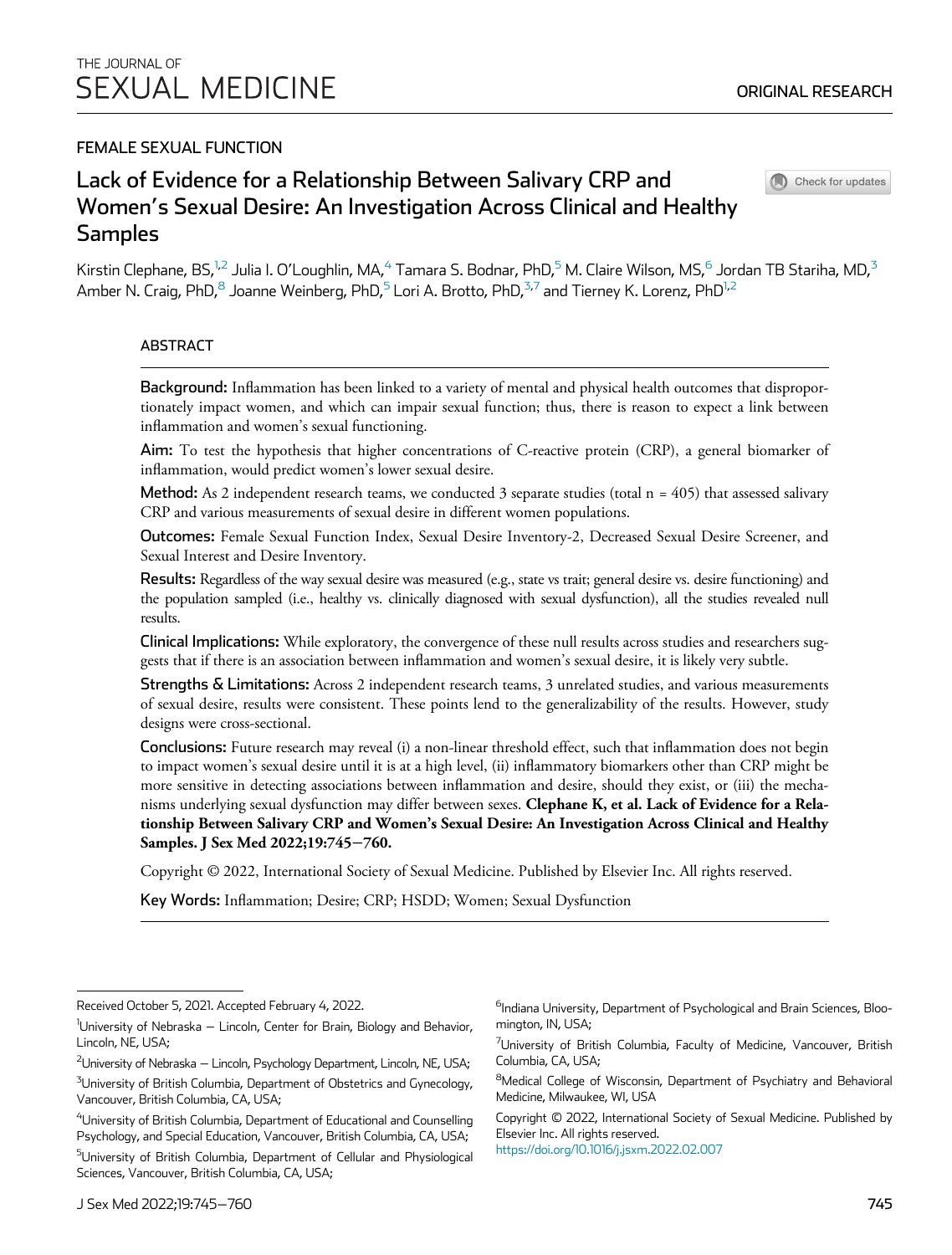# **INTRODUCTION**

The effects of inflammation on mental and physical health have been well documented.<sup>[1](#page-13-0)</sup> In men, this research has extended to identifying extensive links between inflammation and sexual dysfunction<sup>[2,](#page-13-1)[3](#page-13-2)</sup> such that clinical recommendations now include routine assessment for sexual dysfunction in assessing risk for inflammation-related conditions, including cardiovascular disease.<sup>[4](#page-13-3),[5](#page-13-4)</sup> However, to date there has been remarkably little work testing similar effects in women. To begin to address this gap, we explored associations between C-reactive protein, a biomarker that indexes a broad range of inflammatory processes, and women's sexual desire across 3 separate studies[.\\*](#page-1-0)

#### Inflammation

Inflammation plays a key role in protecting the body from harm by facilitating the immune response to injury, defense against pathogens, as well as normal cellular and tissue maintenance. The latter function is particularly important in the central nervous system, clearing the brain from debris and metabolic waste as well as supporting neuroplasticity and neurogenesis.<sup>[6](#page-13-5)</sup> Inflammation can also be upregulated in anticipation of potential injury as part of the stress response.<sup>[7](#page-13-6)</sup> While acute inflammatory processes are self-regulating through negative feedback mechanisms, in the presence of ongoing stimulation, acute inflammation can shift into a chronic form. This chronic, "low-grade" inflammation has been implicated in a range of chronic health conditions, including cardiometabolic disease $8-12$  $8-12$  and depres-sion.<sup>[13](#page-13-8)</sup> Both acute and chronic inflammation involve complex communication among white blood cells and other tissues via direct contact and via indirect inflammatory mediators such as cytokines. To date, most research on inflammation has measured these inflammatory mediators as biomarkers of the broader inflammatory response system.

## C-reactive Protein (CRP)

C-reactive protein (CRP) is one such inflammatory biomarker. CRP is an acute-phase protein secreted primarily from hepatocytes in the liver but also from various other cell types.<sup>[14](#page-13-9)</sup> Clinically, it is a highly sensitive, systemic marker of inflammation and tissue damage. CRP is well known for its role in the innate immune response and has been implicated in several other related physiologic processes such as apoptosis, phagocytosis, NO release, and cytokine production.<sup>[14](#page-13-9)</sup> Circulating serum CRP values are normally less than  $3 \text{ mg/L}^{15}$  $3 \text{ mg/L}^{15}$  $3 \text{ mg/L}^{15}$  but when activated by cytokines such as IL-6, concentrations can increase up to 1000 fold, reaching a peak within 24−72 hours and returning to base-line within 24 hours postpeak.<sup>[14](#page-13-9)</sup> Because of this reliable response to generalized inflammation, along with its high sensitivity and specificity, CRP is currently the gold standard inflammatory biomarker in outpatient and non-critical inpatient settings (ARUP Laboratories). It is typically used in concert with other biomarkers in the diagnosis and management of a broad range of cardiovascular diseases $10$  but can also be employed in the management of several other conditions such as metabolic disease, $16,17$  $16,17$  obstructive sleep apnea, $18$  and chronic obstructive pulmonary disease (COPD).<sup>[19](#page-13-15)</sup> Moreover, high CRP values have also been associated with several psychiatric conditions such as post-traumatic stress disorder, schizophrenia, bipolar disorder, and depression.<sup>[20](#page-13-16)</sup> In the present study, we examined associations between CRP and sexual functioning not only because of its potential to capture a broad range of inflammation processes, but because of CRP's utility as a clinical test that is already widely available; ergo, if CRP revealed etiologic factors for sexual desire dysfunction, it could quickly become a useful tool for sexual medicine practitioners.

## Inflammation and Sexual Dysfunction

Interestingly, many conditions associated with inflammation, including some of the aforementioned health conditions, are also associated with decreased sexual functioning in women.<sup>21-[24](#page-13-17)</sup> There are several mechanisms by which inflammation could potentially impact sexual functioning. Inflammation may elicit its effects directly through vascular damage and changes in blood flow to the genitals, thus impairing the vasculogenic mechanisms necessary to prepare the genitals for intercourse.<sup>[21](#page-13-17)</sup> There is ample evidence to support this mechanism in men with cardiometa-bolic risk factors.<sup>[2](#page-13-1)</sup> For instance, overweight/obese men with erectile dysfunction (ED) show elevated levels of several inflammatory markers (IL-6, IL-8, IL-18 and CRP) and impaired endothelial function compared to their counterparts without ED.<sup>[22](#page-13-18)</sup> Higher prevalence of ED, reduced markers of endothelial function, and higher levels of CRP have also been detected in men with metabolic syndrome compared to healthy controls.[25](#page-13-19)

There is less evidence to support links between inflammation and sexual dysfunction in women, although sexual dysfunction has been associated with women's isolated obesity<sup>[26](#page-13-20)</sup> and diabe-tes.<sup>[27](#page-13-21)</sup> There have also been some reports of significantly lower sexual functioning and higher levels of CRP in women with met-abolic syndrome.<sup>[28](#page-14-0)</sup> Sexual dysfunction in these women likely arises from physiologic processes like those discussed above in men, although there is evidence to suggest that psychosocial and/ or neurological factors also play a role.<sup>[22](#page-13-18)</sup>

Inflammation may also impart neuropsychological consequences for sexual functioning through induction of "sickness

<span id="page-1-0"></span><sup>\*</sup>While the link between inflammation and sexual functioning is presumably physiologic in nature, and thus more accurately conceptualized as being linked to biological sex, we recognize that the majority of prior research in this area using human subjects has not differentiated between sex and gender. Moreover, the construct of sexual desire dysfunction is inextricably linked to gendered norms for sexual behavior, and as such likely includes aspects that are both physiological and psychosocial. As such, below, we use the term "woman/women's" to denote people with vaginas/ovaries who are living as women, with the understanding that this reflects a necessarily limited perspective.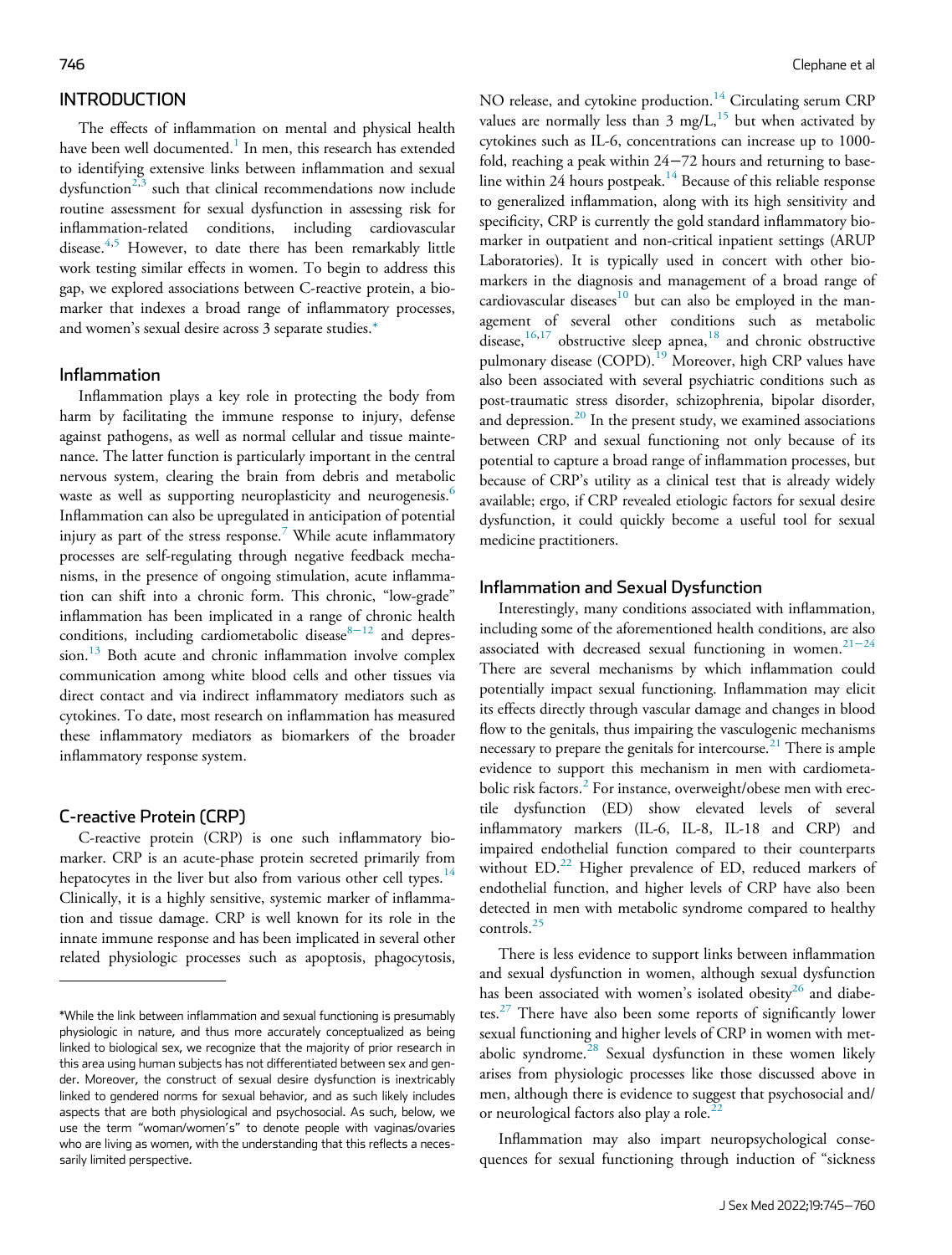behaviors'," a constellation of affective and cognitive behaviors that parallel symptoms of depression (eg, malaise, anhedonia, fatigue, decreased motivation, sleep dysregulation, decreased appetite, increased pain sensitivity, reduced movement, cognitive impairment).<sup>[29](#page-14-1)−31</sup> These behaviors may serve the goal of energy preservation while the body directs resources towards repair and recovery. Studies have shown that the cerebral structures and neural networks involved in regulating sickness behaviors (eg, striatum and amygdala) are sensitive to neuroinflammation.<sup>[31](#page-14-2)</sup> Of note, many of these structures are also integral for reward and motivation processing. Downregulation of such reward-oriented behaviors during sickness and inflammation<sup>[32](#page-14-3)−34</sup> would likely impact sexual functioning, which is intimately reliant on reward processing.<sup>[35](#page-14-4)</sup> From an evolutionary perspective, this is an understandable point of regulation given that illness is not an optimal time for reproduction. Various other mechanisms linking inflammation and sexual problems may also exist and have been discussed elsewhere (eg,  $36$ ). Importantly, these mechanisms are not mutually exclusive and could reasonably be concurrent, affecting both genital and subjective components of sexual functioning.

<span id="page-2-0"></span>Because of the strong evidence linking inflammation with sexual dysfunction in men, and reports of low sexual function in clinical populations of women experiencing elevated baseline inflammation, several research groups have recently posited that inflammation likely plays a role in women's sexual dysfunction.[22,](#page-13-18)[36](#page-14-5)[,37](#page-14-6) However, these same researchers have all noted the need for data testing this hypothesis, and to date there has been no study in the literature that has empirically investigated this link in healthy women.

The present set of studies aimed to determine whether CRP is a viable predictor or biomarker of sexual function in women. To fully characterize this possible association, we analyzed data from 3 different studies, including a non-clinical study on stress (Study 1), a non-clinical study on women's sexual desire and arousal (Study 2), and a clinical study on women's sexual function (Study 3). Studies 1 and 2 included samples of healthy women and Study 3 included a sample of women with Hypoactive Sexual Desire Disorder (HSDD).<sup>38</sup> Further reinforcing the independent replication of these effects, Studies 1 and 2 were conducted separately from Study 3 by 2 different research teams (Studies 1 and 2: K.C., M.C.W., A.N.C., & T.K.L.; Study 3: J.I.O., T.S. B., J.T.B.S., J.W., & L.A.B.), and data were only combined after each study had been completed. However, for each study, we hypothesized that higher CRP would predict lower sexual desire and that this association would be amplified in the sample of women with HSDD.

# Study 1

Study 1 established effects in a young non-clinical sample of women using self-reported sexual desire in the past month. The primary purpose of the parent study from which the present data were drawn was to compare physical stress during 2 different types of blood collection methods,  $39$  but the present analysis

concerned a secondary aim, which was to characterize inflammatory markers associated with sexual desire and arousal among healthy women. The primary analyses for this study were preregistered on the Open Science Framework (OSF; see [https://](https://osf.io/rsg8j) [osf.io/rsg8j](https://osf.io/rsg8j) for de-identified data supporting these analyses and additional details on research design).

**Study 1 Participants.** Participants were healthy, premenopausal women (n = 45) recruited via online community boards, social media advertisements, and the online course-credit pool at a university in the Midwestern United States. Potential participants completed an online eligibility screening. Exclusion criteria included poor gum health, use of antibiotics or glucocorticoids within the month prior to study session, menstrual dysfunction, and current pregnancy. Of note and in contrast to Study 3, this sample was not recruited based on reported sexual functioning, nor were participants with sexual functioning concerns excluded. Sample demographics are presented in [Table 1.](#page-2-0)

**Study 1 Procedures.** Though a host of laboratory procedures were conducted (see OSF registration for details), the present

Table 1. Demographic characteristics for Study 1

|                          | Mean (M)                 | St. Deviation (SD) |
|--------------------------|--------------------------|--------------------|
| Continuous variables     |                          |                    |
| Age in years             | 21.93                    | 4.04               |
| Body mass index (BMI)    | 24.98                    | 5.29               |
|                          |                          |                    |
|                          | Number (N)               | Percent (%)        |
| Race/ethnicity           |                          |                    |
| European American/White  | 30                       | 66.7               |
| African American/Black   | 1                        | 7.7                |
| Asian/Pacific Islander   | 5                        | 11.1               |
| Latin/Hispanic           | 3                        | 6.7                |
| Multiracial or other     | 1                        | 2.2                |
|                          |                          |                    |
| Sexual orientation       |                          |                    |
| Exclusively heterosexual | 17                       | 37.8               |
| Mostly heterosexual      | 9                        | 20.0               |
| Bisexual or pansexual    | 11                       | 24.4               |
| Mostly homosexual        | 1                        | 2.2                |
| Exclusively homosexual   | $\overline{\phantom{a}}$ | 2.2                |
|                          |                          |                    |
| Relationship status      |                          |                    |
| Single                   | 17                       | 37.8               |
| Dating nonexclusively    | $\mathcal{P}$            | 4.4                |
| Dating exclusively       | 22                       | 48.9               |
| Married or cohabiting    | 3                        | 6.7                |
| Missing/other            | 1                        | 2.2                |

For their sexual orientation, participants used 3 sliders ranging from 0 to 100 to independently indicate their attraction to men/masculine people, women/femme people, and nonbinary people. For descriptive purposes, these numbers were coded into categories as displayed in the table above. Relationship duration and highest level of education were not collected.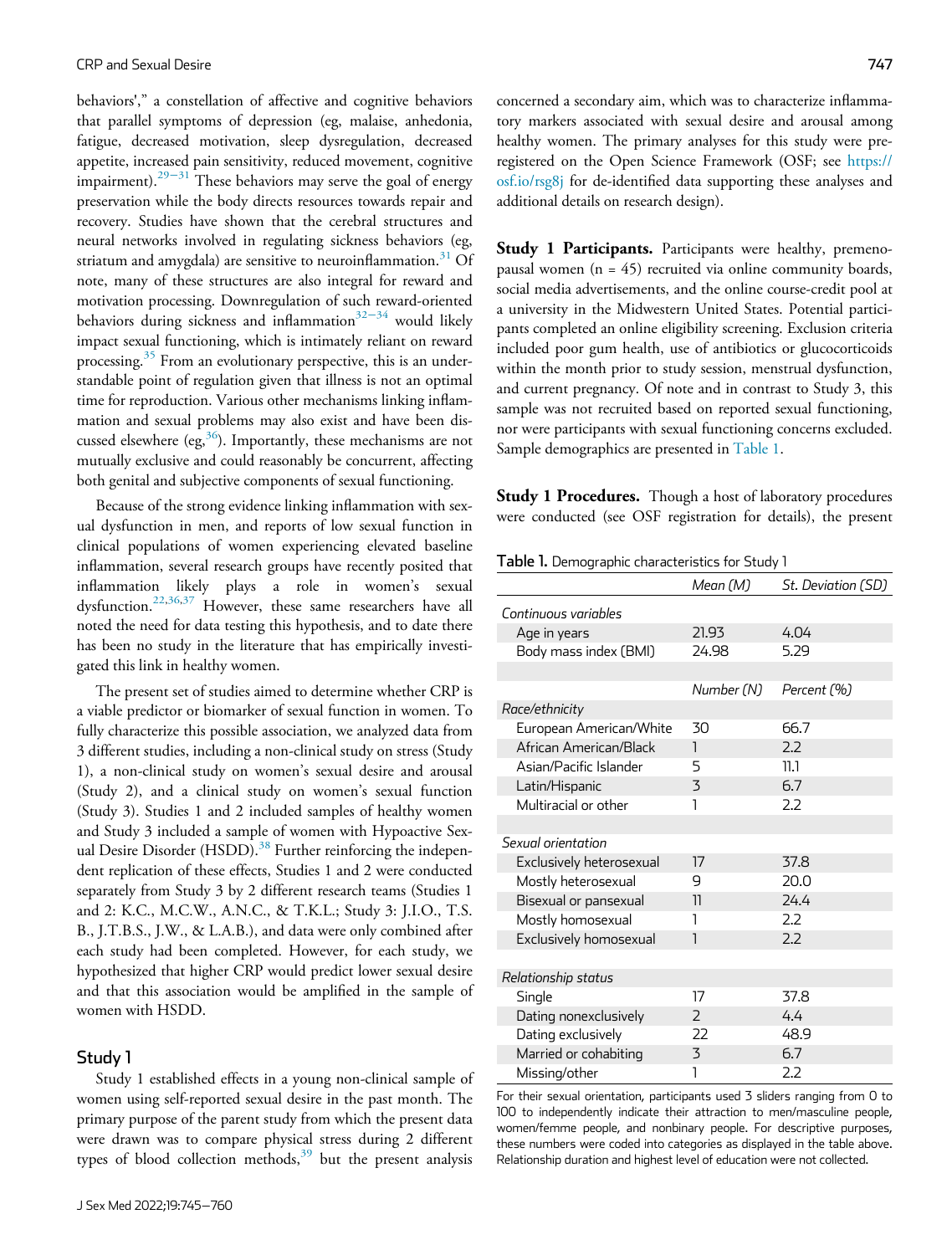analysis focused on the baseline saliva sample and self-report questionnaires. Participants were asked to not eat, drink, or chew gum for an hour before their study session. Upon arrival, participants were given bottled water to drink and rinse their mouths while the researcher reviewed the informed consent document. Participants were given time to ask questions and read the informed consent document privately. Then participants completed a passive drool saliva sample into a polypropylene tube. Timing was monitored to ensure that at least 10 but no more than 15 minutes elapsed between the last drink of water and the start of saliva sampling. Participants completed the survey battery at the end of the study session and were compensated with either \$20 or course credit for their time. All procedures for this study were approved by the Institutional Review Board at University of Nebraska - Lincoln, and all participants provided written informed consent.

Study 1 Instruments and Measures. Salivary CRP and Cortisol. CRP can be measured in blood or saliva. $40$  Blood testing was developed first and is generally accepted as a reliable index of circulating CRP levels, and thus has been more commonly implemented in prior research. However, there are caveats associated with blood sampling − for example, invasiveness, risk of infection, increased anxiety, increased resource requirements, and tedious sample handling − that have driven interest in use of salivary CRP as a surrogate marker. Studies examining the validity of salivary CRP show that it is moderately correlated with serum CRP (mean R<sup>2</sup> = 0.53 ± 0.23, 95% CI = 0.07–0.99),<sup>[41](#page-14-10)</sup> with stronger correlations at higher levels of  $CRP<sup>42</sup>$  $CRP<sup>42</sup>$  $CRP<sup>42</sup>$  Across studies, we used salivary CRP as it allowed for more flexible experimental design and minimally invasive repeated measurements that reduced potential influence on stress measures.<sup>[39](#page-14-8)</sup>

All saliva samples were frozen immediately after collection and stored at -80°C until date of assay. For the present analyses, saliva samples were assayed for CRP and cortisol using commercially available high-sensitivity enzyme-linked immunosorbent assay (ELISA) kits. All assays were conducted according to manufacturer procedural recommendations (Salimetrics, LLC). Interand intra-assay coefficients of variance were within acceptable ranges (CRP =  $4.6-11.2%$ ; cortisol =  $7.7-7.8%$ ), and the minimum detected value for CRP was 68.08 pg/mL.

Self-Report Measures. Participants self-reported their age, height, and weight (from which body mass index [BMI] was calculated). Among others administered during the laboratory session, the following psychological measures were included in the present analyses.

Patient Health Questionnaire (PHQ-9). The PHQ-9 is a widely used 9-item survey measuring depression severity over the last 2 weeks.<sup>[43](#page-14-12)</sup> Response options assess symptom frequency on a scale of 0 ("Not at all") to 3 ("Nearly every day"). Total score was calculated by summing responses across the 9 items, with higher scores indicating more severe depression. Cronbach's alpha for the present sample was 0.786.

Female Sexual Function Index (FSFI). The FSFI is a widely used 19 item questionnaire measuring desire, arousal, lubrication, orgasm, satisfaction, and pain among sexually active women.<sup>[44](#page-14-13)</sup> Items are scored on a 5-point scale, with higher scores indicating better functioning. The present analysis considered the desire subscale, which solicits ratings of 2 aspects of desire (ie, "How often did you experience sexual desire or interest?" and "How would you rate your level [degree] of sexual desire or interest?") over the past 4 weeks. Cronbach's alpha in the present sample was 0.887 for the full questionnaire and 0.750 for the desire subscale items.

Sexual Desire Inventory (SDI-2). The SDI-2 is a 14-item survey measuring sexual desire across both dyadic and solo contexts.<sup>[45](#page-14-14)</sup> Items are divided into 2 subscales concerning the extent to which respondents have been interested in partnered and individual sexual activities during the past month. Total scores range from 0 to 112, with higher scores indicating stronger desire. Cronbach's alpha for the present sample was 0.906.

Study 1 Data Analytic Plan. As continuous salivary CRP values were not normally distributed, raw concentrations were Blom-transformed. Participant age, BMI, and salivary cortisol (controlling for time since waking) were included as covariates across all analyses given their known interactions with immune and/or sexual function.<sup>46−49</sup>

We conducted separate models for sexual desire as measured by the FSFI and SDI-2. We used hierarchical multiple regressions to test whether sexual desire scores over the past month were predicted by inflammation and depression. Covariates were entered at the first step, followed by Blom-transformed salivary CRP values and PHQ-9 depression scores in the second step. To assess directionality of effects, we then ran a second set of hierarchical regressions using the same stepped entry strategy, this time testing whether Blom-transformed salivary CRP values were predicted by sexual desire (as measured by either FSFI or SDI-2 scores) and PHQ-9 depression. Model fit was compared from first to second steps via change in adjusted  $R^2$ .

In supplemental analyses, salivary CRP levels (pg/mL) were converted to a predicted measure of serum CRP using an equation provided by Ouelett-Morin and colleagues (2011), where serum CRP = 1553.15 (salivary CRP)  $-$  1413.19. When using a high-sensitivity assay for assessment of cardiovascular disease risk in the North American population, the recognized cut-offs are <1.0 mg/mL indicating low risk (optimally closer to zero), 1.0- 3.0 mg/mL for medium risk, >3.0 mg/mL for high risk, and  $>10$  mg/mL for very high risk.<sup>[50](#page-14-16)</sup> Thus, we organized the converted serum CRP data (mg/L) into clinically meaningful risk categories as stratified above. Across studies, we also created a variable that dichotomized the CRP values as "unactivated" at values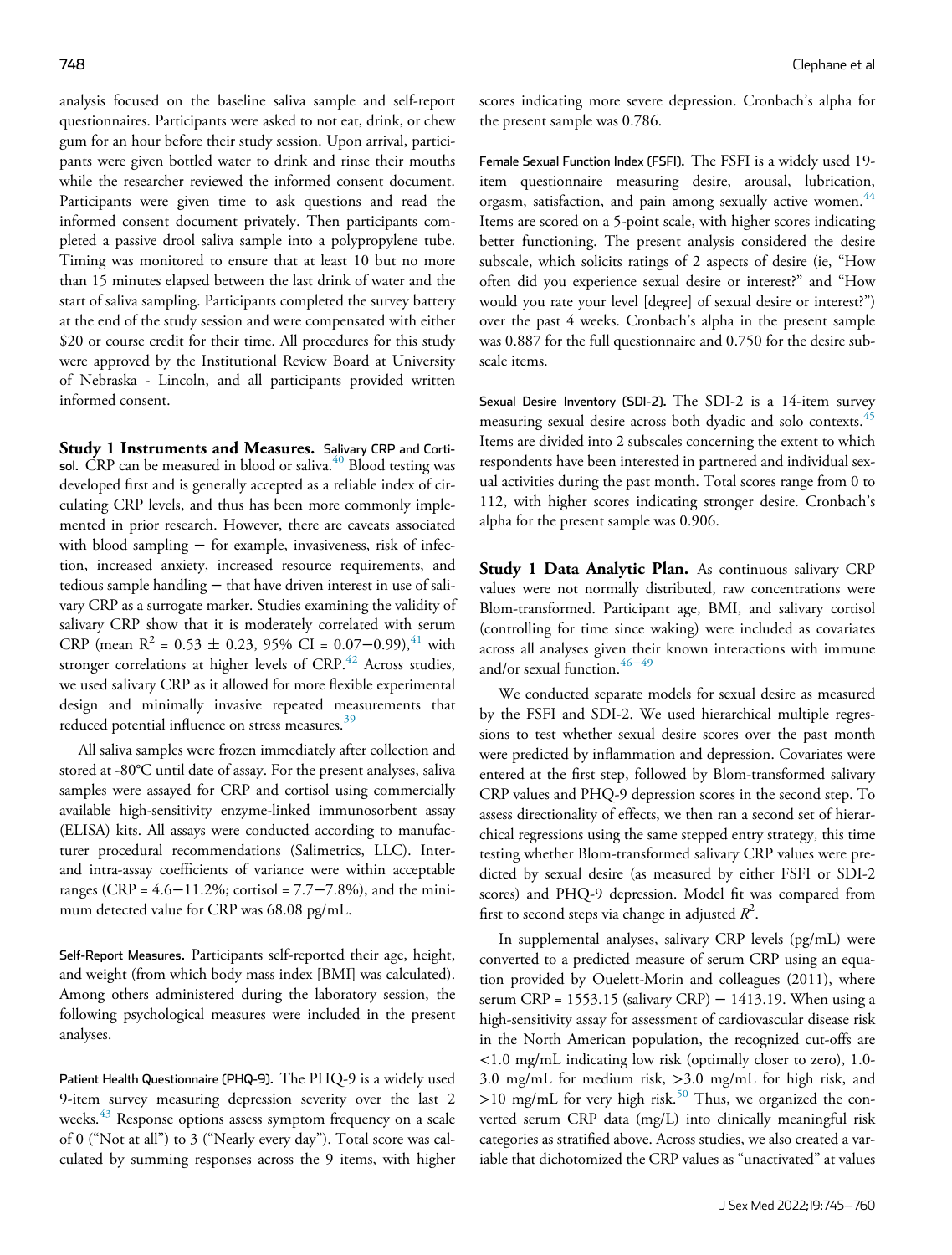less than 1 mg/L or "activated" at values of 1 mg/L and above; these values were chosen to reflect either no evidence of any inflammation processes (unactivated) or evidence of on-demand activation of inflammation (activated). Binary logistic regressions were planned to test if covariates alone (age, BMI, salivary cortisol, and time since waking) at the first step, FSFI/SDI-2 sexual desire at the second step, and PHQ-9 depression at the final step predicted membership in the CRP groups (ie, "unactivated" vs "activated"). Model fit was to be determined by  $\chi^2$  likelihood ratio.

Linear multiple regression estimates in  $G*Power$ <sup>[51](#page-14-17)</sup> indicated that 40 participants would be sufficient to capture small to medium effect sizes ( $f^2$  = 0.02−0.15) with 80% power. All analyses were performed in IBM SPSS Statistics 26, adopting an  $\alpha$  threshold of 0.05 for determining statistical significance.

**Study 1 Results.** To predict sexual desire over the past month, we first computed a hierarchical regression with FSFI desire subscale scores as the dependent variable. The model that included just covariates (age, BMI, cortisol, and time since waking) was not significant  $(F_{(4,21)} = 0.160, P = .956,$  adjusted  $R^2 = -0.155$ ), and model fit worsened when adding inflammation and depression as predictors at the second step ( $F_{(6,19)} = 0.184$ ,  $P = .978$ , adjusted  $R^2$  = -0.243). Accordingly, no predictors exhibited significant effects ( $P$ > .05 for all entered terms). Results were similarly null for regressions where SDI-2 desire scores were entered as the dependent variables (covariates only:  $F_{(4,21)} = 0.996$ ,  $P=$ .432, adjusted  $R^2$  = -0.001; with inflammation and depression as predictors:  $F_{(6,19)} = 0.856$ , P= .544, adjusted  $R^2 = -0.036$ ; P> .05 for all individual terms).

Conversely, to predict inflammation from sexual desire and depression, we calculated hierarchical regressions where Blomtransformed salivary CRP values were the outcome. Including covariates only, the overall model and all predictors were not significant ( $F_{(4,21)}$  = 0.970,  $P = .445$ , adjusted  $R^2$  = -0.005). Adding FSFI desire and depression resulted in similarly null effects ( $F_{(6,19)}$  = 0.684, P= .665, adjusted  $R^2$  = -0.082), as did a separate model where SDI-2 desire and depression were entered as predictors ( $F_{(6,19)} = 0.718$ ,  $P = .640$ , adjusted  $R^2 = -0.073$ ). These models can be found in Supplementary Materials Tables 1, 2, 3, and 4.

In supplemental analyses, salivary CRP values were converted to serum equivalents and dichotomized into clinically meaningful categories. Of the 37 women yielding complete data, 33 study participants (89.2%) were classified as "unactivated" with CRP values in the low-risk range (ie,  $\langle 1 \text{ mg/L} \rangle$  and only 4 women (10.8%) were classified as "activated" with CRP in the average range (ie, 1−3 mg/L). No women fell into the high or acute risk classifications. Given the extremely low prevalence of women classified as "activated," binary logistic regressions predicting CRP activation group from depression and sexual desire were not computed.

#### Study 2

Study 2 expanded on Study 1 by examining both sexual desire over the past month as well as changes in sexual desire in response to an erotic stimulus in a controlled laboratory environment. The primary purpose and additional details of this study can be found on the OSF registration page [https://osf.io/v49qk.](https://osf.io/v49qk) The present analysis investigated bidirectional associations between women's sexual desire and immune system functioning.

**Study 2 Participants.** Participants were healthy, premenopausal women (n = 91) recruited via physical and online community boards, social media advertisements, and online coursecredit pools from 2 universities in the Midwestern (n = 51) and Southeastern  $(n = 40)$  United States. Participants were screened via phone and online surveys to determine if they met the inclusion criteria of at least some self-reported sexual activity with a partner within the past month and comfort with all study procedures, including vaginal photoplethysmography (data not included in the present analysis). Exclusion criteria included chronic health conditions, heavy drinking (ie, more than 14 drinks within the past 2 weeks), recreational drug use within the past month, and use of medications known to impact either sexual or immune function (eg, psychotropics, antibiotics). Some women  $(n = 22)$  were using hormonal contraception at the time of their study session. Sample demographics are presented in [Table 2](#page-5-0). Incomplete data were mostly attributable to equipment malfunction  $(n = 7)$  during laboratory sessions and potential urinary tract infection (UTI) as identified by urine test  $(n = 8)$  at the time of the study session. As with Study 1, participants were not recruited with regard to their sexual functioning.

**Study 2 Procedures.** Study sessions were scheduled during the luteal phase of participant's menstrual cycles as - approximated from self-reported start date of the current cycle and typical cycle length - of their menstrual cycle. Participants were asked to not eat, drink, or chew gum for an hour before their study session. Upon arrival, participants were led to a private room within the laboratory and given water to drink while the researcher completed informed consent procedures. Timing was tracked to ensure participants waited at least 10 minutes after finishing the water before giving the first saliva sample. Participants were given privacy in the exam room to complete the first saliva sample and pre-film ratings of subjective states, of which the present analysis considered in-the-moment sexual desire. After watching both neutral and sexual stimuli videos, participants completed identical post-film ratings and additional surveys. At the end of the study session, participants were compensated with either \$40 or course credit for their time and given the opportunity to ask questions. Procedures were approved by the Institutional Review Boards at Indiana University − Bloomington and University of North Carolina at Charlotte, and all participants provided written informed consent. As in Study 1, the present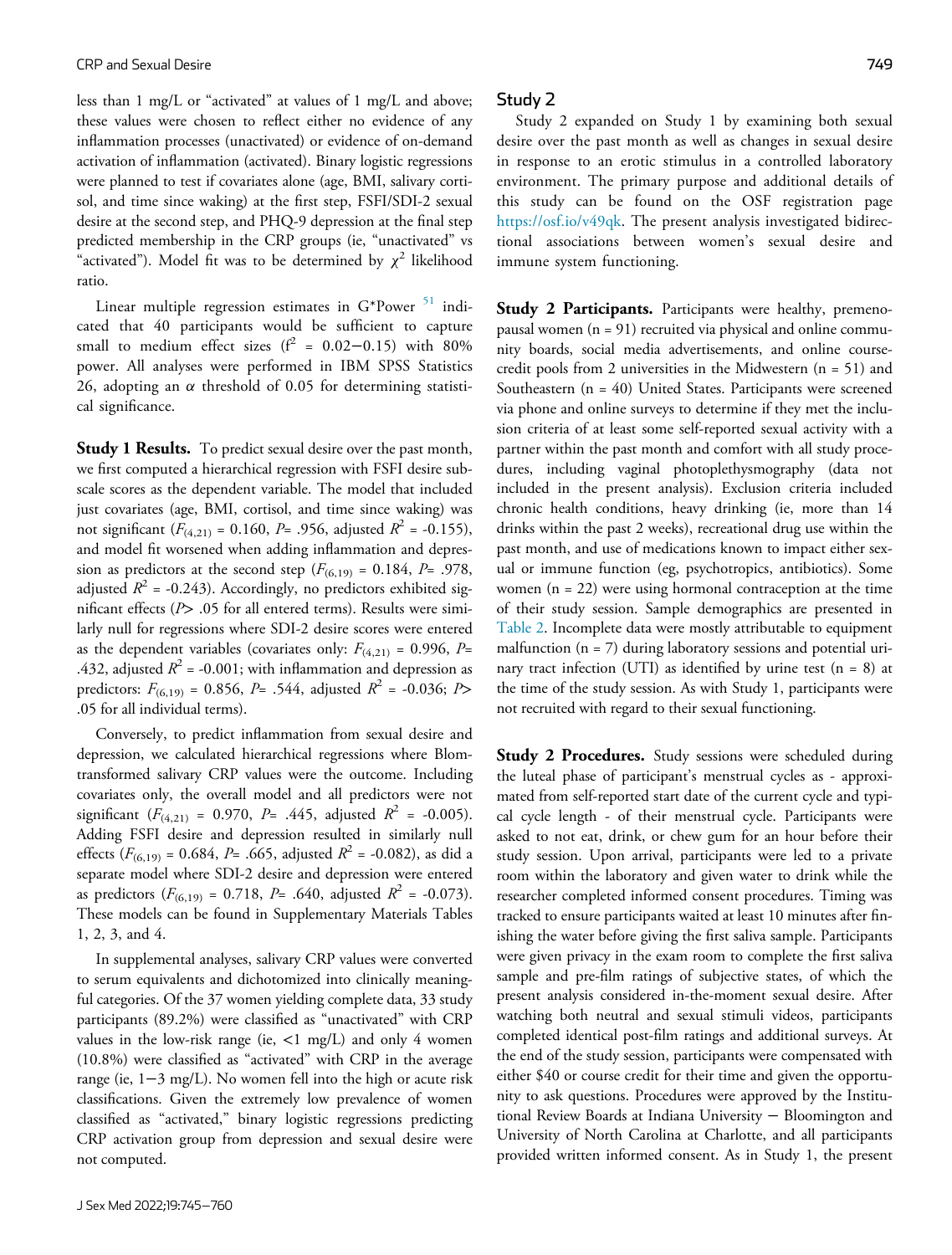<span id="page-5-0"></span>

| Table 2. Demographic characteristics for Study 2 |  |  |
|--------------------------------------------------|--|--|
|--------------------------------------------------|--|--|

|                                    | Mean (M)       | St. Deviation (SD) |
|------------------------------------|----------------|--------------------|
| Continuous variables               |                |                    |
| Age in years                       | 23.33          | 5.09               |
| Body mass index (BMI)              | 25.95          | 6.91               |
| Relationship duration in<br>months | 24.57          | 36.58              |
|                                    | Number (N)     | Percent (%)        |
| Race/ethnicity                     |                |                    |
| European American/White            | 41             | 45.1               |
| African American/Black             | 17             | 18.7               |
| Asian/Pacific Islander             | 12             | 13.2               |
| Latin/Hispanic                     | $\overline{2}$ | 2.2                |
| Middle Eastern                     | $\overline{2}$ | 2.2                |
| Multiracial or other               | 8              | 8.8                |
| Education                          |                |                    |
| High school                        | 38             | 41.8               |
| Associate's or technical<br>degree | 14             | 15.4               |
| Bachelor's degree                  | 19             | 20.9               |
| Master's degree                    | 10             | 11.0               |
| Doctorate or equivalent            | $\mathbf{I}$   | 1.1                |
| Missing/other                      | 9              | 9.9                |
| Sexual orientation                 |                |                    |
| Exclusively heterosexual           | 25             | 27.5               |
| Mostly heterosexual                | 45             | 49.5               |
| Bisexual or pansexual              | 10             | 11.0               |
| Mostly homosexual                  | 8              | 8.8                |
| Exclusively homosexual             | $\overline{2}$ | 2.2                |
| Relationship status                |                |                    |
| Single                             | 6              | 6.6                |
| Dating nonexclusively              | 21             | 23.1               |
| Dating exclusively                 | 45             | 49.5               |
| Married or cohabiting              | 13             | 14.3               |
| Missing/other                      | б              | 6.6                |

Participants reported their sexual orientation as a number between 0 and 100, where 0 was labeled "only heterosexual," 25 labeled "mostly heterosexual," 50 labeled "bisexual," 75 labeled "mostly homosexual," and 100 labeled "only homosexual." For descriptive purposes, these numbers were coded into categories as displayed in the table above.

analysis focused on an initial baseline saliva sample and selfreport questionnaires.

Study 2 Instruments and Measures. Salivary CRP and Cortisol. As in Study 1, saliva samples were collected via passive drool, stored at -80°C, and assayed for CRP and cortisol using commercially available ELISA kits according to manufacturer recommendations (Salimetrics, LLC). Inter- and intra-assay coefficients of variance were within acceptable ranges (CRP = 4.9−12.7%; cortisol = 3.07−11.6%), and the minimum detected CRP value was 29.67 pg/mL.

Audio-Visual Stimuli. Segments from a documentary from National Geographic and abbywinters.com (a women-oriented erotic film site) were chosen as the neutral and erotic videos, respectively. The neutral video (3 minutes) was presented first and included scenes of humans engaging with nature (eg, walking through the woods), followed by the erotic video (7 minutes), which included scenes of a heterosexual couple engaging in foreplay, oral sex, and vaginal intercourse.

Self-Report Measures. Age and BMI were measured as described in Study 1. Similarly, depression symptoms were self-reported via the Patient Health Questionnaire (PHQ-9), for which Cronbach's alpha in the present sample was 0.839. Sexual desire was again measured with the Female Sexual Function Index (FSFI), yielding Cronbach's alpha of 0.827 for the full 19-item scale and 0.852 for the desire subscale considered in the present analysis. However, Study 2 did not include the Sexual Desire Inventory (SDI-2) and instead included the following measure of in-themoment desire.

Adapted Tape-Film Scale. Before and after the video stimuli, participants completed a 40-item survey assessing a variety of subjec-tive states.<sup>[52](#page-14-18)[,53](#page-14-19)</sup> Sexual desire, emotional reactions (eg, positive and negative affect), and physiological sensations (eg, heart and breathing rates) were rated on a 7-point scale ranging from "not at all" to "intensely." For the purposes of this analysis, only changes in pre- to post-film sexual desire were considered.

**Study 2 Data Analytic Plan.** As described for Study 1, salivary CRP values were Blom-transformed and all analyses included participant age, BMI, and cortisol (controlling for time since waking) as covariates. Hierarchical regressions tested whether FSFI sexual desire scores were predicted by salivary CRP and PHQ-9 depression, as well as the converse of whether inflammation could be predicted from sexual desire and depression. Model fit was compared from first to second steps via change in adjusted  $R^2$ .

In an analysis unique to Study 2, mixed linear models assessed whether inflammation and depression predicted change in subjective sexual desire while watching the sexual film; this analysis was intended to capture responsive desire, a complementary but distinct form of desire from the more traditionally measured spontaneous desire. $54$  Long format pre- and postfilm sexual desire ratings were entered as dependent variables. Fixed effect predictors included time point (which was also treated as a repeated measure), Blom-transformed salivary CRP values, PHQ-9 depression scores, and all covariates. A diagonal covariance structure was specified. Model fit was determined by Akaike information criterion (AIC).

For supplemental analyses, we again converted salivary CRP to serum equivalents and classified participants into clinical categories. Stepped binary logistic regressions tested whether covariates alone at the first step, FSFI sexual desire at the second step, and PHQ-9 depression at the final step predicted membership in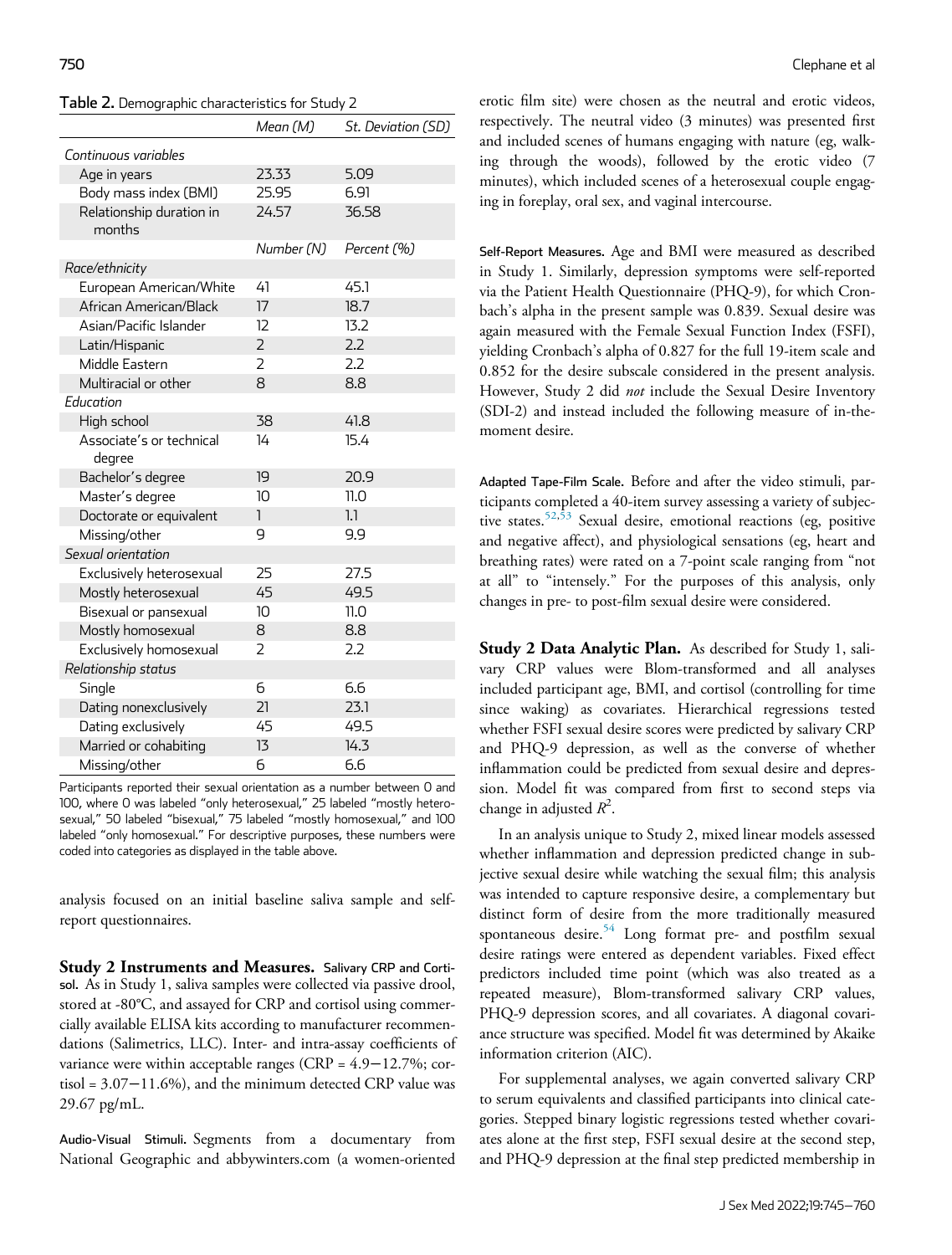the 'unactivated' vs 'activated' CRP groups. Model fit was determined by  $\chi^2$  likelihood ratio.

Study 2 Results. Hierarchical regressions with FSFI sexual desire scores as the dependent variable were not significant, whether predicted by covariates alone at the first step  $(F_{(4,31)} = 1.563, P = .209,$  adjusted  $R^2 = 0.060$  or after adding inflammation and depression at the second step ( $F_{(6,29)} = 1.029$ ,  $P=$  .330, adjusted  $R^2 = 0.035$ ). The only significant predictor in the full model was age (standardized  $\beta$  = -0.397,  $t_{(6,29)}$  = -2.103, P= .044), whereby older participants reported lower sexual desire. This model can be found in Supplementary Materials Table 5.

Another hierarchical regression predicted Blom-transformed salivary CRP from depression and sexual desire. The model that included just covariates was significant  $(F_{(4,31)} = 5.882, P = .001,$ adjusted  $R^2$  = 0.358), and model fit was slightly worsened when adding FSFI sexual desire and PHQ-9 depression as predictors at the second step ( $F_{(6,29)} = 4.015$ ,  $P = .005$ , adjusted  $R^2 = 0.341$ ). The only significant predictor was BMI (standardized  $\beta$  = 0.736,  $t_{(6,29)}$  = 4.538, P< .001), such that participants with higher body mass exhibited greater salivary CRP levels. This model can be found in Supplementary Materials Table 6.

A linear mixed model examined predictors of change in subjective sexual desire while watching a sexual film. There was a significant main effect of time on sexual desire  $(F_{(1,61.390)} = 136.618, P< .001)$ , such that ratings of desire increased from pre- to post-film (estimated fixed effect =  $3.485$ , standard error =  $0.298$ ); in other words, there was evidence that our experimental manipulation of sexual response was successful. There was also a significant main effect of PHQ-9 score  $(F_{(1,61.390)} = 4.583, P = .036)$ , whereby participants reporting more depressed mood over the past 2 weeks unexpectedly gave higher ratings of sexual desire during the laboratory session (estimated fixed effect = 0.095, standard error = 0.045). Notably, in additional post-hoc models examining interaction effects, model fit was slightly worsened (AIC without interaction terms = 230.311 vs AIC with interaction terms = 231.593−232.039) and there was no evidence that women endorsing higher PHQ-9 scores exhibited greater *change* in desire from pre- to post-film than women endorsing less depressed mood. No other predictors exhibited significant main effects. This model can be found in Supplementary Materials Table 7.

In supplemental analyses, salivary CRP values were again converted to serum equivalents for classification into clinical categories (Supplementary Materials, Table 8). Of the 72 participants yielding complete CRP data, 58 women (80.6%) were classified as "unactivated" with serum CRP estimates in the low-risk range (ie,  $\langle 1 \text{ mg/L} \rangle$ , while the other 14 women (19.4%) were classified as "activated" with levels in the average risk category (ie, 1−3 mg/L). No women exhibited CRP in the high or acute ranges. Binary logistic regression tested how well FSFI desire scores,

PHQ-9 depression scores, and covariates classified participants into "unactivated" vs "activated" groups. The model including just covariates was not significant  $(\chi^2_{(4)} = 4.951, P = .292,$  $R^2$ <sub>N</sub> = 0.232). Adding FSFI desire in the second step did not improve prediction of CRP activation group ( $\chi^2$ <sub>(5)</sub> = 5.092,  $P = .405$ ,  $R^2$ <sub>N</sub> = 0.238), and the amount of unexplained variance (-2LL) decreased only slightly from 25.993 to 25.793. The model remained non-significant when adding PHQ-9 depression in the final step ( $\chi^2$ <sub>(6)</sub> = 5.412, *P* = .492,  $\overline{R}^2$ <sub>*N*</sub> = 0.251), which also did not significantly reduce the amount of unexplained variance (-2LL) from 25.793 to 25.473. None of the individual predictors significantly determined CRP activation at any step ( $P$  > .05 for all entered terms).

## Study 3

The primary objective of Study 3 was to examine the relationships among several physiological and psychological correlates of sexual desire [\(https://clinicaltrials.gov/ct2/show/NCT01706406](https://clinicaltrials.gov/ct2/show/NCT01706406)). The present analysis explored whether increased levels of salivary CRP were associated with sexual desire in a clinical sample of women who either met criteria for HSDD as per the Diagnostic and Statistical Manual of Mental Disorders (DSM-IV-TR)<sup>38</sup> or who had no sexual desire concerns.

**Study 3 Participants.** For the current analyses, a subset of women (n = 269) were included based on completion of all necessary procedures (eg, questionnaires, saliva collection) and did not report any factors (such as immune conditions) associated with acutely elevated CRP levels. Participants were recruited via advertisements in the community and in primary care clinics. Eligibility was determined via a telephone interview. Eligibility criteria included being between the ages of 19 and 65 with no known medical illnesses or medications associated with sexual or hormone functioning (eg, hormone replacement therapy, hormonal contraceptives). Participants were also required to be nonsmokers/non-drug users, not pregnant, have no current diagnosis of depression, and have a BMI between 18.5 and 29.9.

The current analyses were conducted using a group of healthy women with no indication of sexual dysfunction (control group; n = 134) and a group of women who met criteria for HSDD (low sexual desire group; n = 135). To be included in the low sexual desire group, prospective participants were required to report whether their lack of interest in sexual activity and sexual thoughts/fantasies were associated with significant personal or interpersonal distress. If women reported low desire of less than 1 year's duration, or attributed their low desire entirely to daily stress, severe relationship discord, or pain during penetrative sex that was not alleviated by an external lubricant, they were not included in the study. Prospective participants with low desire concerns that did not fully meet DSM-IV-TR criteria for HSDD were not included. Demographics were similar across the 2 groups, as summarized in [Table 3.](#page-7-0)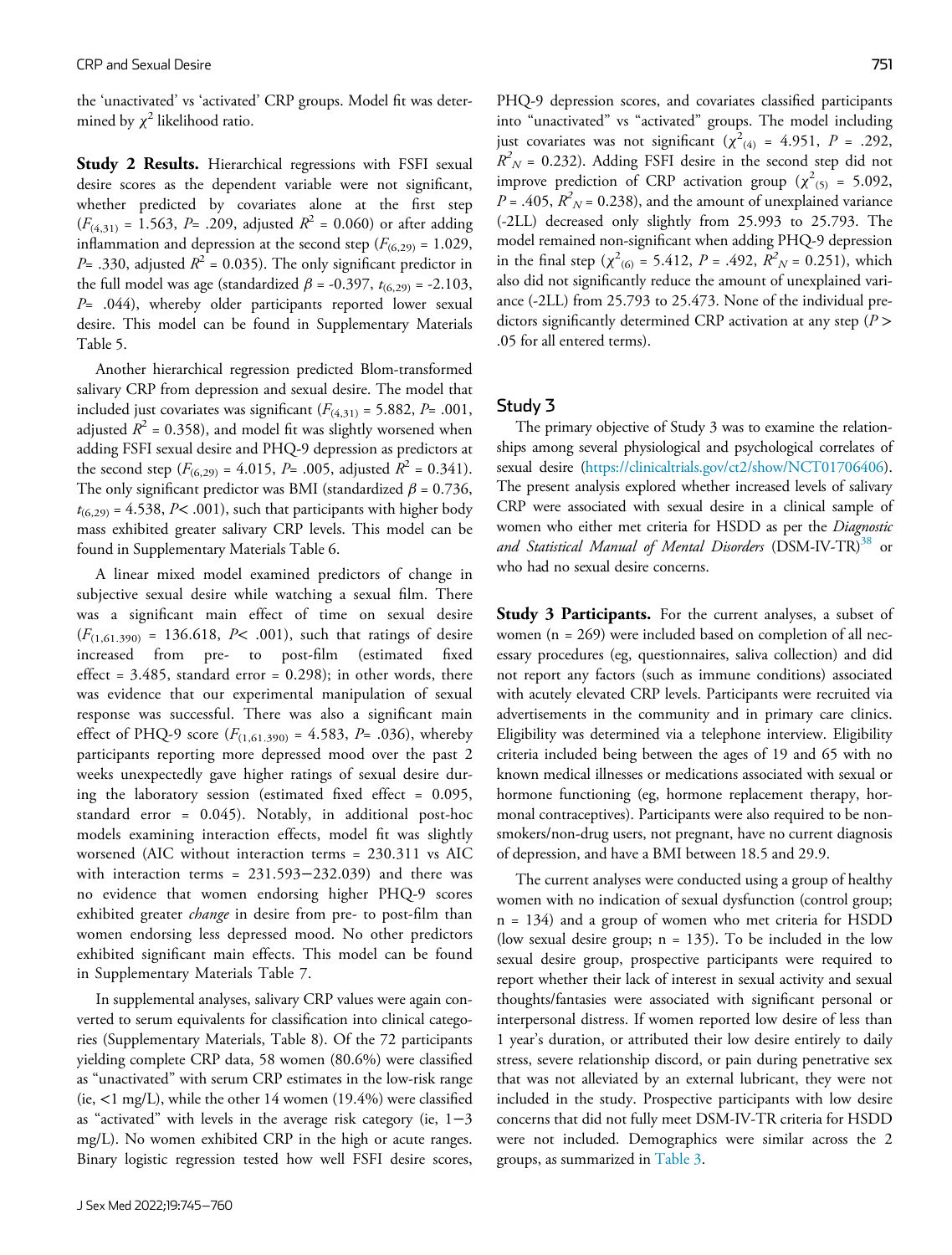## <span id="page-7-0"></span>Table 3. Participant demographic characteristics for study 3

|                                   | Low sexual desire (n = 135) |               | Control (n = 134) |                          |
|-----------------------------------|-----------------------------|---------------|-------------------|--------------------------|
| Continuous variables              | $\boldsymbol{M}$            | <b>SD</b>     | $\cal M$          | <b>SD</b>                |
| Age                               | 32.99                       | 11.74         | 31.61             | 11.90                    |
| Relationship duration<br>(months) | 84.61                       | 89.32         | 71.04             | 90.85                    |
| Race/Ethnicity                    | ${\cal N}$                  | $\frac{0}{0}$ | ${\cal N}$        | $\frac{0}{0}$            |
| Euro-Caucasian                    | 83                          | 61.5          | 80                | 59.7                     |
| East Asian                        | 24                          | 17.8          | 33                | 24.6                     |
| South Asian                       | 8                           | 5.9           | 9                 | 6.7                      |
| <b>First Nations</b>              | $\overline{2}$              | 1.5           |                   | $\overline{\phantom{0}}$ |
| Middle Eastern                    | 5                           | 3.7           | $\overline{3}$    | 2.2                      |
| African-Canadian                  | $\overline{2}$              | 1.5           | $\mathbf{I}$      | 0.7                      |
| Other                             | $\overline{\textbf{1}}$     | 8.1           | 8                 | 6.0                      |
| Education                         | $\overline{N}$              | $\frac{0}{0}$ | $\overline{N}$    | $\frac{1}{2}$            |
| High school                       | 13                          | 9.6           | 25                | 18.7                     |
| College/Technical/Trade School    | 24                          | 17.8          | 19                | 14.2                     |
| Undergraduate degree              | 55                          | 40.7          | 53                | 39.6                     |
| Master's degree                   | 27                          | 20.0          | 23                | 17.2                     |
| Doctoral degree                   | $\overline{6}$              | 4.4           | $\overline{7}$    | 5.2                      |
| Other                             | 10                          | 7.4           | $\overline{7}$    | 5.2                      |
| Employment status                 | ${\cal N}$                  | $\frac{0}{0}$ | ${\cal N}$        | $\%$                     |
| Full-time                         | 54                          | 40.0          | 49                | 36.6                     |
| Part-time                         | 21                          | 15.6          | 20                | 14.9                     |
| Self-employed                     | 6                           | 4.4           | 8                 | 6.0                      |
| Unemployed                        | $\overline{2}$              | 1.5           | $\overline{1}$    | 0.7                      |
| Retired                           | 5                           | 3.7           | $\mathbf{1}$      | 0.7                      |
| Student                           | 38                          | 28.1          | 52                | 38.8                     |
| Homemaker                         | 3                           | 2.2           |                   | $\overline{\phantom{a}}$ |
| Other                             | б                           | 4.4           | $\overline{3}$    | 2.2                      |
| Sexual orientation                | ${\sf N}$                   | $\frac{1}{2}$ | $\boldsymbol{N}$  | $\frac{0}{0}$            |
| Heterosexual                      | 113                         | 83.7          | 111               | 82.8                     |
| Lesbian                           | 4                           | 3.0           | 4                 | 3.0                      |
| Bisexual                          | 12                          | 8.9           | 14                | 10.4                     |
| Other                             | 6                           | 4.4           | 5                 | 3.7                      |
| Relationship status               | ${\cal N}$                  | $\frac{0}{0}$ | $\overline{N}$    | $\frac{1}{2}$            |
| Single                            | 27                          | 20.0          | 39                | 21.9                     |
| Dating                            | 29                          | 21.5          | 44                | 32.8                     |
| Married/Cohabitating              | 70                          | 51.9          | 42                | 31.3                     |
| Divorced                          | $\overline{2}$              | 1.5           | $\overline{2}$    | 1.5                      |
| Widowed                           | 2                           | 1.5           | 1                 | 0.7                      |
| Other                             | 5                           | 3.7           | $\epsilon$        | 4.5                      |

No significant group difference on any of these demographic variables was observed (all  $P'$ s > .05).

Study 3 Procedure. At a laboratory session, participants who met inclusion criteria completed the informed consent process and were screened for HSDD and depression using clinician administered diagnostic screeners. They were also provided with a saliva sampling kit along with detailed verbal and written instructions for saliva collection procedures and a link to an instructional video. Participants were instructed to provide a passive drool saliva sample as in Studies 1 and 2, however, participants in Study 3 collected their samples at home. Saliva samples were collected at 4 time points in the diurnal cycle, on 3 separate (not necessarily consecutive) typical weekdays. The saliva sample collected at the 60-minute post-waking time point was used to determine CRP and cortisol levels (saliva samples collected at other time points were used in analyses published elsewhere).

In order to minimize sample contamination, participants were asked to avoid eating, brushing or flossing teeth, consuming beverages (other than water), using mouthwash, chewing gum, or eating a large meal within an hour of collecting a saliva sample. Participants were also asked to perform a cold-water rinse prior to saliva sample collection. For sample collection days, they were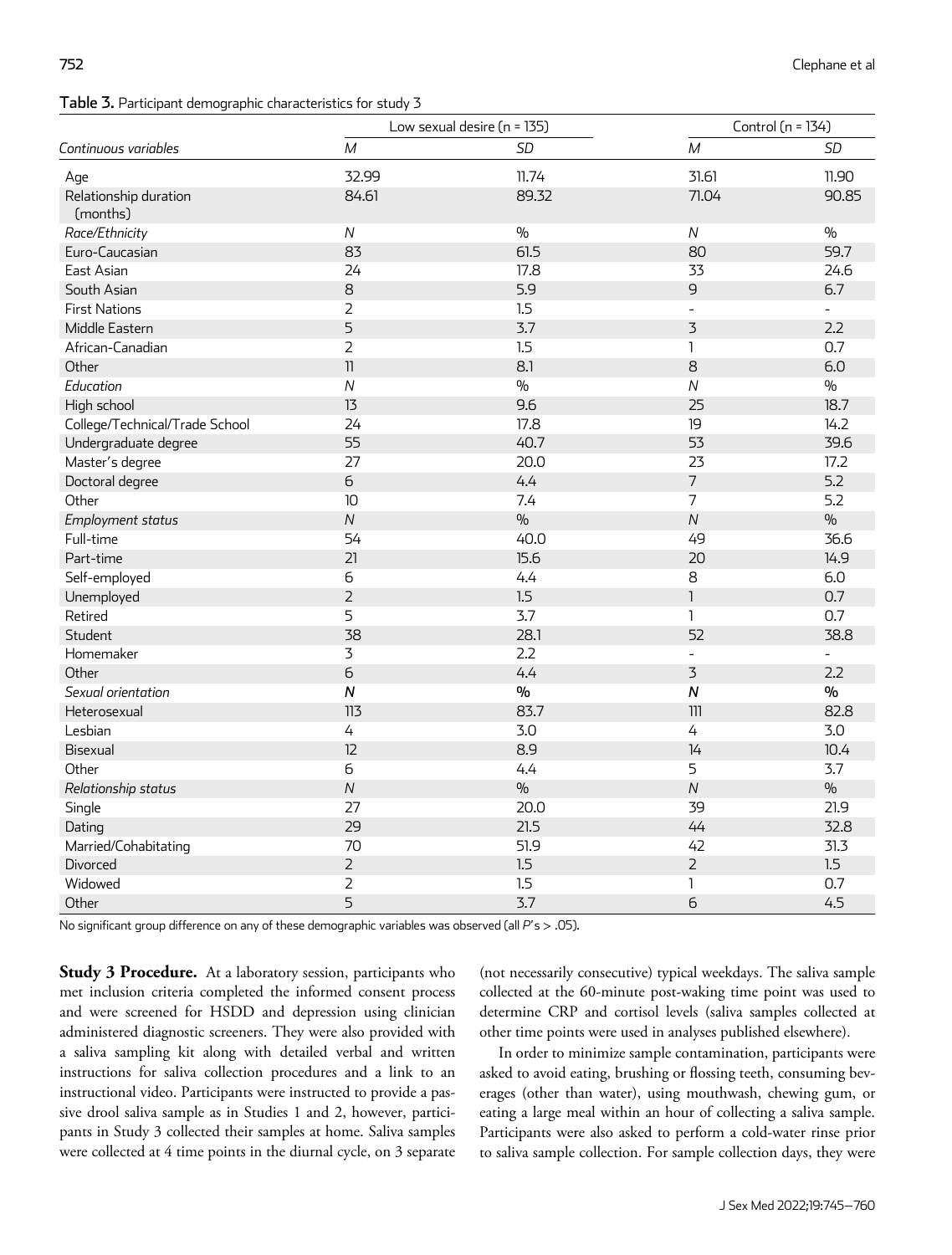instructed to avoid using any non-steroidal anti-inflammatory medications or eating any food known to disrupt cortisol levels (eg, chocolate, alcohol, coffee). Saliva vials were briefly stored in participants' freezers at approximately -15°C until all samples had been collected. Samples were then transferred on ice to a university laboratory for storage at -20°C until analysis.

In addition to in-person assessments for HSDD and depression, participants completed a battery of self-report questionnaires at a time of their choosing. Each participant received \$100 for completion of questionnaires, interviews, and at-home saliva collection. All study procedures were approved by the Clinical Research Ethics Board at British Columbia Centre for Sexual Medicine and University of British Columbia.

Study 3 Instruments and Measures. Salivary CRP and Cortisol. As in Studies 1 and 2, assays for CRP and cortisol were conducted using commercially available ELISA kits according to manufacturer recommendations (Salimetrics LLC). For the present study, participants' salivary cortisol measures were represented by the average, across 3 days, of saliva samples collected 60 minutes post-awakening, which is widely considered to be the true morning cortisol level.<sup>[55](#page-14-21)</sup> A separate aliquot of saliva collected 60 minutes post-awakening was used to measure CRP. The minimum detectable level of CRP was 94 pg/mL. Interand intra-assay coefficients of variance were within acceptable ranges (CRP = 3.9-7.5%; cortisol = 4.6-6.0%).

Self-Report Measures. In addition to the screening criteria for low sexual desire (as described above), prospective participants were asked a series of demographic questions (eg, age, relationship history, degree of relationship satisfaction, etc.) during their telephone screening interview. The following psychological measures were also included in analyses.

Decreased Sexual Desire Screener. The Decreased Sexual Desire Screener (DSDS) is a 5-item clinician administered diagnostic brief screener for generalized acquired HSDD in women.<sup>[56](#page-14-22)</sup> Initially, the clinician presents participants with a set of 4 "yes" or "no" questions relating to sexual desire (ie, level of, satisfaction with, etc.), where "yes" answers indicate symptoms of HSDD. For cases wherein all 4 items were endorsed by the participant, a fifth question was administered to rule out potentially confounding causes for decreased desire (ie, medical illness, relationship factors, medications, or stress and/or fatigue). In cases wherein the respondent answered "yes" to the first 4 questions and 'no' to all factors in question 5, she was placed in the HSDD group. Respondents who answered "yes" to all items were placed in the HSDD group only if endorsed factors did not point to another primary diagnosis. The DSDS shows 85.2% diagnostic accuracy and high sensitivity and specificity (with point estimates of 0.84 and 0.88, respectively).  $56$ 

Sexual Interest and Desire Inventory-Female. The Sexual Interest and Desire Inventory-Female was administered to obtain a continuous measure of sexual desire.<sup>[57](#page-14-23)</sup> As a portion of the scale's items exclude individuals who are not currently in a relationship, other items measure sexual arousal, and yet other items are possibly intercorrelated with depressive mood (ie, frequency of positive thoughts about sexual activities), we identified the 2 items that represent the dimensions of clinically significant low sexual desire as per the diagnostic criteria for HSDD<sup>38</sup>: (i) desire (ie, "Over the past month, how frequently and how strongly have you wanted to engage in some kind of sexual activity, either with or without a partner?") and (ii) *distress* (ie, "Over the past month, when you thought about sex or were approached for sex, how distressed [worried, concerned, guilty] were you about your level of desire?"). The 2-item composite score had a possible range of 0-9, with lower scores indicating a lower level of sexual desire. Cronbach's alpha for the 2 items in the present sample was 0.60. Past studies<sup>[57](#page-14-23)</sup> have indicated that these 2 items sensitively distinguish individuals with HSDD from women with no sexual dysfunction, as well as women with HSDD from women with Female Orgasmic Disorder. Both items showed high correlations with the total SIDI score.

Beck Depression Inventory-II. The Beck Depression Inventory-II (BDI-II) is a brief criteria-referenced instrument consisting of 21 questions designed to measure the degree of severity of cognitive, affective, and somatic depressive symptoms.<sup>[58](#page-15-0)</sup> All scale items range on a Likert scale from 0 to 3. Responses are summed to create a total score with a possible range of 0-63, where higher scores represent greater severity of depressive symptomatology. The BDI-II is positively correlated with other measures of depression, such as the PHQ-9 ( $r = 0.84^{59}$  $r = 0.84^{59}$  $r = 0.84^{59}$ ), and shows strong 1week test-retest reliability ( $r = 0.93^{58}$ ). Cronbach's alpha for the BDI-II in the present sample was 0.88.

**Study 3 Data Analytic Plan.** Outliers  $(n = 6)$  were removed only in cases where there was a discernible reason for higher CRP levels. In our sample, these exclusions consisted of participants with hypothyroidism, celiac disease, raised liver enzymes, type 1 diabetes, and polycystic ovarian syndrome. As in Studies 1 and 2, CRP values were Blom-transformed and age, BMI, and salivary cortisol (collected 60-minutes postawakening across all participants) were included in all analyses as covariates.

Hierarchical multiple regression was performed to examine whether inflammation (CRP level) was predicted by clinical diagnosis (ie, HSDD vs control group), a continuous measure of sexual desire (ie, abbreviated SIDI score), and BDI-II depressive symptoms. Covariates were entered in the first step, followed by the sexual desire and depression measures. Model fit was compared from first to second steps via the change in adjusted  $R^2$ . Next, a binary logistic regression was performed to examine how well inflammation, depressive symptoms, and covariates classified participants by diagnosis (ie, HSDD vs control). An a priori power analysis was computed using G\*Power. To achieve a large effect size in the multiple regression model ( $f^2 = 0.35$ ) with 90%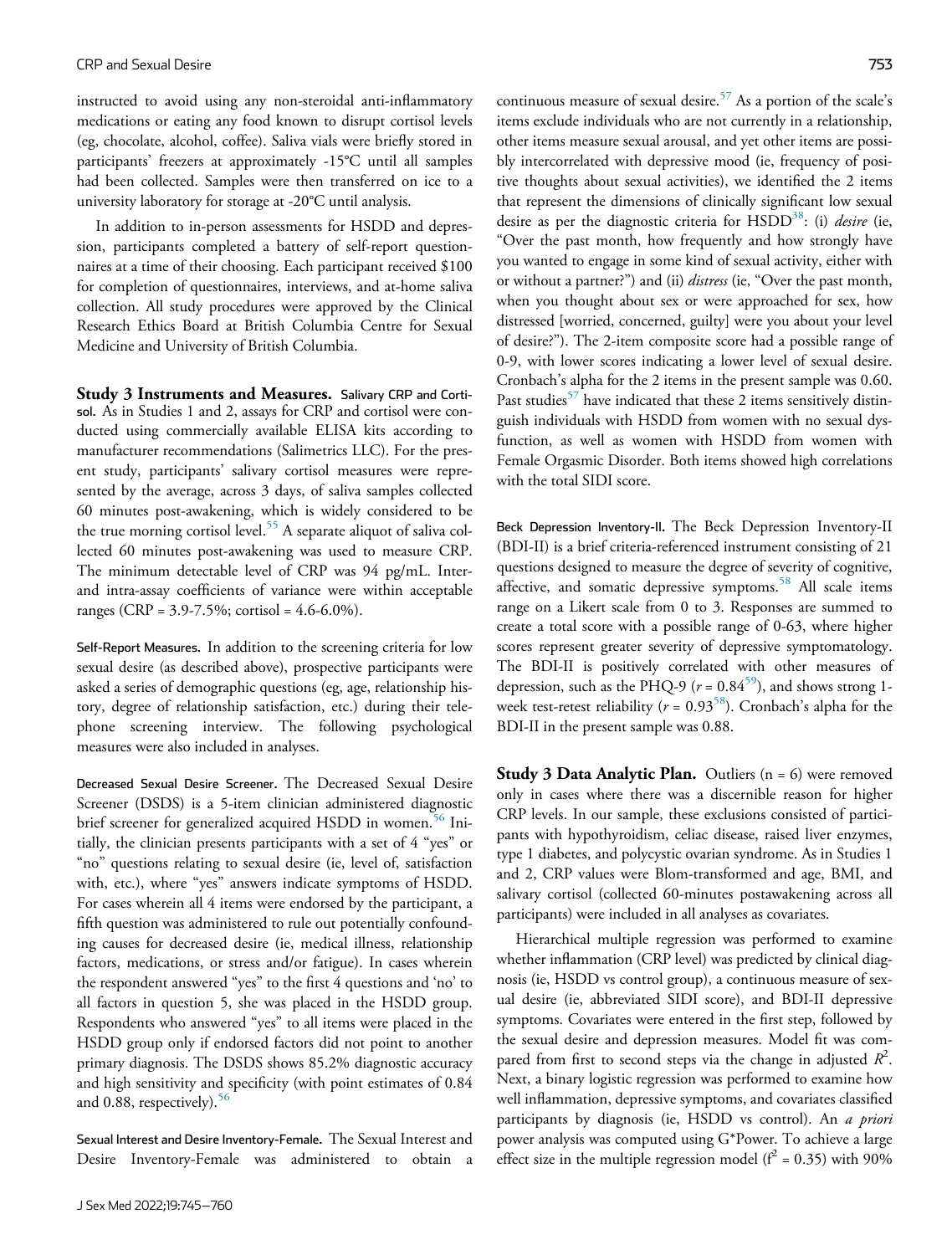<span id="page-9-0"></span>the total sample size was estimated at 45 individuals (actual sample size  $n = 269$ ).

For supplementary analyses, salivary CRP levels were converted to serum equivalents and participants were classified into both clinical categories and dichotomous "unactivated" vs "activated" groups, as described for Studies 1 and 2. In the first supplemental analysis, binary logistic regression examined the degree to which membership in the "unactivated" vs "activated" CRP groups (ie, the dependent variable) was predicted by diagnosis (ie, HSDD vs control group), SIDI sexual desire, and BDI-II depression symptoms. Variables were entered sequentially in 4 blocks, starting with covariates (ie, age, BMI, cortisol), then group membership (ie, HSDD vs control), then the continuous measure of sexual functioning, and finally depression symptoms. Using the same analytic plan described above, the second supplemental analysis examined the degree to which membership in the HSDD vs control group was predicted by CRP group (ie, "unactivated" vs "activated;" block 2) and depression symptoms (block 3). Model fits were compared on the basis of the  $\chi^2$  likelihood ratio test and the significance of individual regression coefficients was assessed according to the associated Wald test.

**Study 3 Results.** To establish whether composition was similar across groups, groups were compared on several demographic variables including age, ethnicity, highest education level, sexual orientation, relationship status, and relationship duration. No significant group difference in these demographic variables was observed (all  $Ps > .05$ ; [Table 3\)](#page-7-0).

Results of the first hierarchical multiple linear regression indicated that CRP levels were not predicted by either diagnosis (HSDD vs control), sexual desire, or depressive symptoms. Specifically, the model that included just the covariates (age, BMI, cortisol) was not significant ( $F_{(3, 243)} = 2.52$ ,  $P = .058$ , adjusted  $R^2$  = 0.018), with model fit worsening when HSDD diagnosis, sexual desire, and depressive symptoms were included as predictors in the second step  $(F_{(5, 243)} = 1.62, P = .143,$  adjusted  $R^2$  = 0.012,  $R^2$  change = 0.003).

Next, the binary logistic regression tested how well inflammation, depressive symptoms, and covariates classified participants by diagnosis (ie, HSDD vs control). Though covariates alone were not significant ( $p = 0.226$ ) the full model including inflammation and depression symptoms was significant  $(F_{(5)})$  $_{261)}$  = 8.14, P< .001, adjusted  $R^2$  = 0.118,  $R^2$  change = 0.117). Of note, however, the only significant predictors in the full model were depression symptoms (standardized  $\beta$  = 0.35,  $t_{(261)}$  = 5.90,  $P < .001$ ) and cortisol levels (standardized  $\beta$  = -0.12,  $t_{(263)}$  = -1.97, P = .050), such that higher depression and lower cortisol predicted membership in the HSDD group. CRP levels (untransformed), across a continuous measure of sexual desire (SIDI score) and categorized by BDI-II score (lowmoderate depression [BDI-II score 0−18], moderate-severe depression [BDI-II score 19−63]) are shown in [Figure 1.](#page-9-0)



Figure 1. Interaction between untransformed salivary CRP and sexual desire by depression scores. Figurelis available in color online at www.jsm.jsexmed.org.

Using the serum-equivalent values of CRP, a majority of participants (n = 243; 90.3%) had CRP levels in the low-risk range (ie,  $\langle 1 \text{ mg/L}}$ ); of these participants, n = 120 were in the control group and n = 123 were in the low sexual desire group. Another  $n = 15$  (5.6%) participants showed CRP levels in the average risk range (ie,  $1-3$  mg/L); n = 7 of these participants were in the control group and the other  $n = 8$  were in the low sexual desire group. Another n = 11 (4.1%) participants exhibited CRP levels in the high range (ie,  $3-10$  mg/L); n = 7 of these participants were in the control group whereas the other  $n = 4$  were in the low sexual desire group. Finally, no participant in either group demonstrated a level of CRP indicative of acute activation (ie, >10 mg/L). Thus, when dichotomized based on CRP classification,  $n = 243$  (90.3%;  $n = 120$  controls;  $n = 123$  low sexual desire) of the sample fell into the "unactivated" group whereas  $n = 26$  (9.4%;  $n = 14$  controls;  $n = 12$  low sexual desire) of the sample fell into the "activated" group, with no differences between sexual functioning groups.

In supplemental analyses, binary logistic regression tested how well categorical and continuous measures of desire, BDI-II depression scores, and covariates classified participants into "unactivated" vs "activated" CRP groups (Supplementary Materials, Table 9). The model including just covariates was not significant ( $\chi^2_{(3)}$  = 5.20, P= .158,  $R_N^2 = 0.05$ ). Adding the categorical indicator of diagnostic group (ie, HSDD or control group) did not improve prediction of CRP activation  $(\chi^2_{(4)} = 5.50, P = .240, R_N^2 = 0.05)$ , and the amount of unexplained variance (-2LL) decreased only marginally from 133.17 to 132.87. Adding a continuous measure of sexual desire in the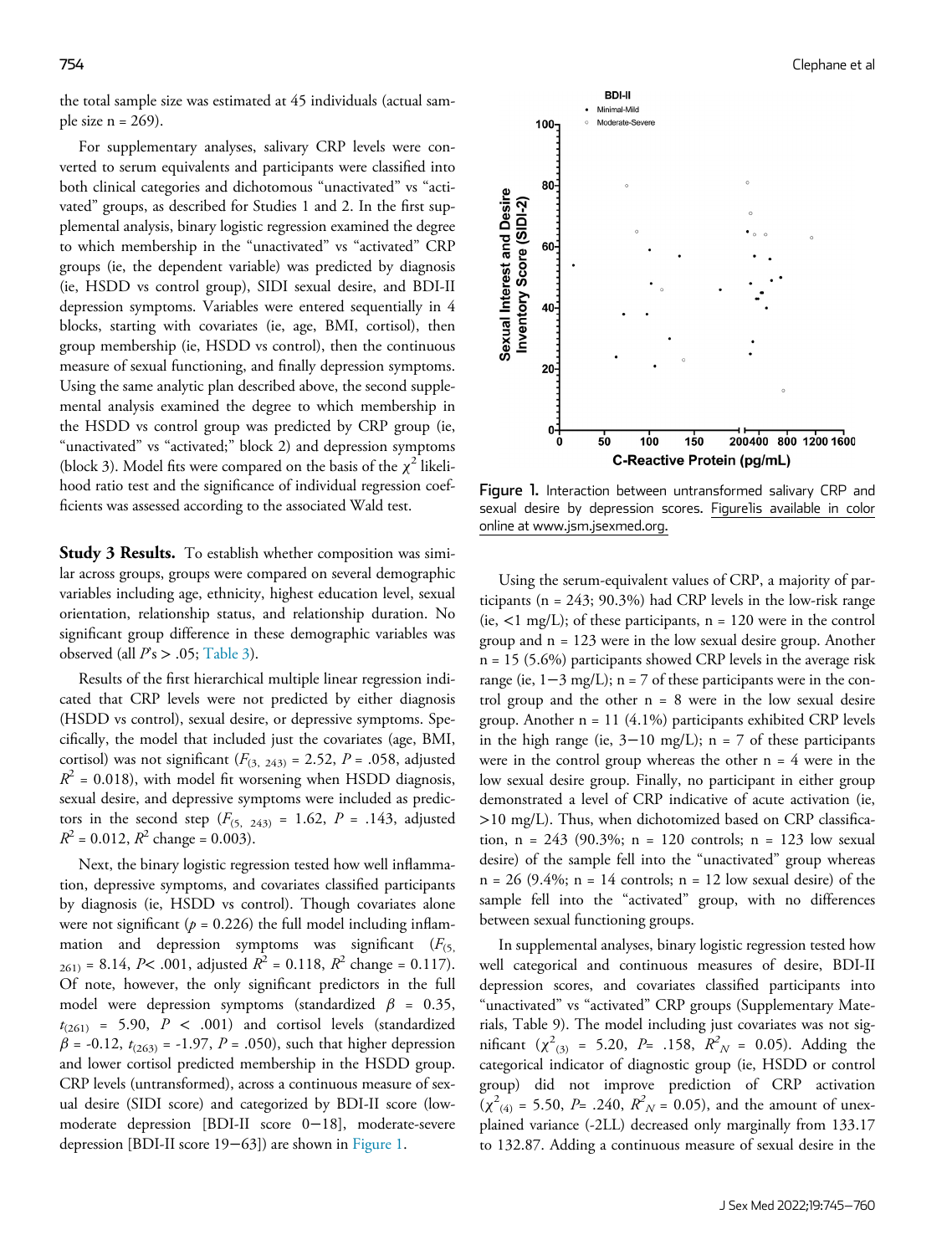third step did not improve predictions of CRP activation  $(\chi^2_{(5)} = 5.99, P = .307, R^2_{N} = 0.06)$ , and the amount of unexplained variance decreased only slightly from 132.87 to 132.38. Finally, the addition of BDI-II depression scores to the model did not improve prediction of CRP activation ( $\chi^2_{(6)}$  = 6.80, P= .340,  $R_N^2$  = 0.06), and the amount of unexplained variance (-2LL) decreased only marginally from 132.38 to 131.57. None of the individual predictors significantly determined CRP activation at any step  $(P > .05$  for all entered terms).

Results of the second binary logistic regression predicting group membership (ie, HSDD vs control) from CRP group (ie, "activated" vs "unactivated") and BDI-II depression symptomatology indicated that CRP status did not significantly determine group membership ( $P=$  .902), but depression scores did ( $P<$ .001; Supplementary Materials, Table 10). The model including just covariates was not significant  $(\chi^2_{(3)} = 4.41, P = .220,$  $R^2$ <sub>N</sub> = 0.02). Adding CRP status in the second step did not improve prediction of group membership ( $\chi^2_{(4)}$  = 4.42, P= .352,  $R^2$ <sub>N</sub> = 0.02), and the amount of unexplained variance (-2LL) decreased only marginally from 357.38 to 357.37. With the addition of BDI-II scores in the final step, the model was shown to significantly predict group membership step ( $\chi^2$ <sub>(5)</sub> = 36.39, *P*< .001,  $R_N^2 = 0.17$ ). The amount of unexplained variance (-2LL) reduced from 357.37 to 325.40.

#### **DISCUSSION**

<span id="page-10-0"></span>Previous research has suggested that elevated levels of inflammation may be a viable predictor of sexual desire in women (eg,  $36$ ). The present set of analyses used salivary CRP and information regarding sexual desire in clinical and non-clinical samples using various experimental paradigms to investigate whether CRP was significantly associated with women's sexual desire [Figure 2](#page-10-0). contains a summary of results across studies.

#### Null Results

Despite applying several analytic models and using various measurement tools for assessing sexual desire, we did not find that CRP predicted trait or state sexual desire in any of the studies. The lack of association is notable, as there has been ample evidence in animal models and human men that inflammation plays a role in sexual function.<sup>[36](#page-14-5)</sup> Perhaps the lack of association here is related to the fact these studies involved physically healthy samples, as demonstrated by the limited range of CRP values. Significantly elevated CRP is a useful indicator of acute inflammation (eg, during infection,  $14$ ), but even moderately elevated CRP has been shown to reflect chronic inflammation.<sup>[60](#page-15-2)</sup> As such, CRP may be a useful biomarker for determining sexual function in populations with greater physical pathology and associated inflammatory burden (ie, chronic low-grade inflammation) marked by elevated baseline CRP. Moreover, these null findings could indicate the existence of a higher threshold that needs to be met before inflammation interferes with healthy sexual desire, which we did not capture using our study samples.

Alternatively, CRP may not be a sensitive enough measurement. While CRP is a good index of a wide variety of inflammatory processes throughout the body, it is perhaps too nonspecific to capture the inflammatory signals that interact with the neural and endocrine systems governing women's sexual desire. It is also possible that a more proximate temporal marker would better reflect ongoing fluctuations in sexual desire. For example, while CRP does not predict sexual desire over the last month (as would be indexed by the FSFI), inflammatory cytokines may suppress activation of sexual reward pathways on a more time-

|                                                                               | Study 1                                                                                                                                                      | Study 2                                                                                                                                                                                                                                                                                                                                   | Study 3                                                                                                                                                                                                                                                                                     |
|-------------------------------------------------------------------------------|--------------------------------------------------------------------------------------------------------------------------------------------------------------|-------------------------------------------------------------------------------------------------------------------------------------------------------------------------------------------------------------------------------------------------------------------------------------------------------------------------------------------|---------------------------------------------------------------------------------------------------------------------------------------------------------------------------------------------------------------------------------------------------------------------------------------------|
| <b>Sample &amp; Recruitment</b>                                               | • 45 healthy women<br>· Self-reported good health<br>• No use of antibiotics or<br>glucocorticoids<br>• No menstrual dysfunction<br>• Not currently pregnant | • 91 healthy women<br>· Self-reported good health and sexually active<br>. No chronic health conditions<br>• No heavy drinking or substance abuse<br>. No medications associated with sexual or<br>hormone functioning<br>• Not currently pregnant                                                                                        | . 135 women with HSDD<br>134 women without sexual dysfunction<br>$\bullet$<br>• No known illnesses and not clinically depressed<br>. No smoking or drug use<br>. No medications associated with sexual or<br>hormone functioning<br>• Not currently pregnant<br>· BMI between 18.5 and 29.9 |
| <b>Main Study Components</b>                                                  | • Biosample collection<br>• Questionnaires                                                                                                                   | • Biosample collection<br>• Vaginal photoplethysmography during a<br>sexual film<br>• Ouestionnaires                                                                                                                                                                                                                                      | • Clinically diagnostic interview<br>• Biosample collection<br>• Questionnaires                                                                                                                                                                                                             |
| <b>Analyzed Measures</b><br>· Sexual Function<br>• Depression<br>• Biomarkers | · FSFI & SDI-2<br>$\cdot$ PHO-9<br>• Salivary CRP and cortisol<br>collected near the beginning of<br>the study session, controlling for<br>time since waking | . FSFI & Pre-to-post-film rating of sexual<br>desire<br>$\cdot$ PHQ-9<br>• Salivary CRP and cortisol collected near the<br>beginning of the study session, controlling<br>for time since waking                                                                                                                                           | $\cdot$ SIDI-F<br>$-$ BDI-II<br>· Salivary CRP and cortisol collected at home 60<br>minutes after awakening, averaged across 3<br>days                                                                                                                                                      |
| <b>Main Findings</b>                                                          | • CRP and depression did not<br>predict past-month sexual desire<br>. Past-month sexual desire and<br>depression did not predict CRP                         | • CRP and depression did not predict past-<br>month sexual desire<br>. Past-month sexual desire and depression did<br>not predict CRP<br>. Depression predicted slightly higher in the-<br>moment ratings of sexual desire, but neither<br>CRP nor depression predicted change in<br>sexual desire from before to after a sexual<br>film. | • CRP and depression did not predict diagnosis<br>with sexual dysfunction<br>Diagnosis with sexual dysfunction, past-month<br>sexual desire, and depression did not predict<br>CRP                                                                                                          |

Figure 2. Summary of studies. Figure 2 is available in color online at www.jsm.jsexmed.org.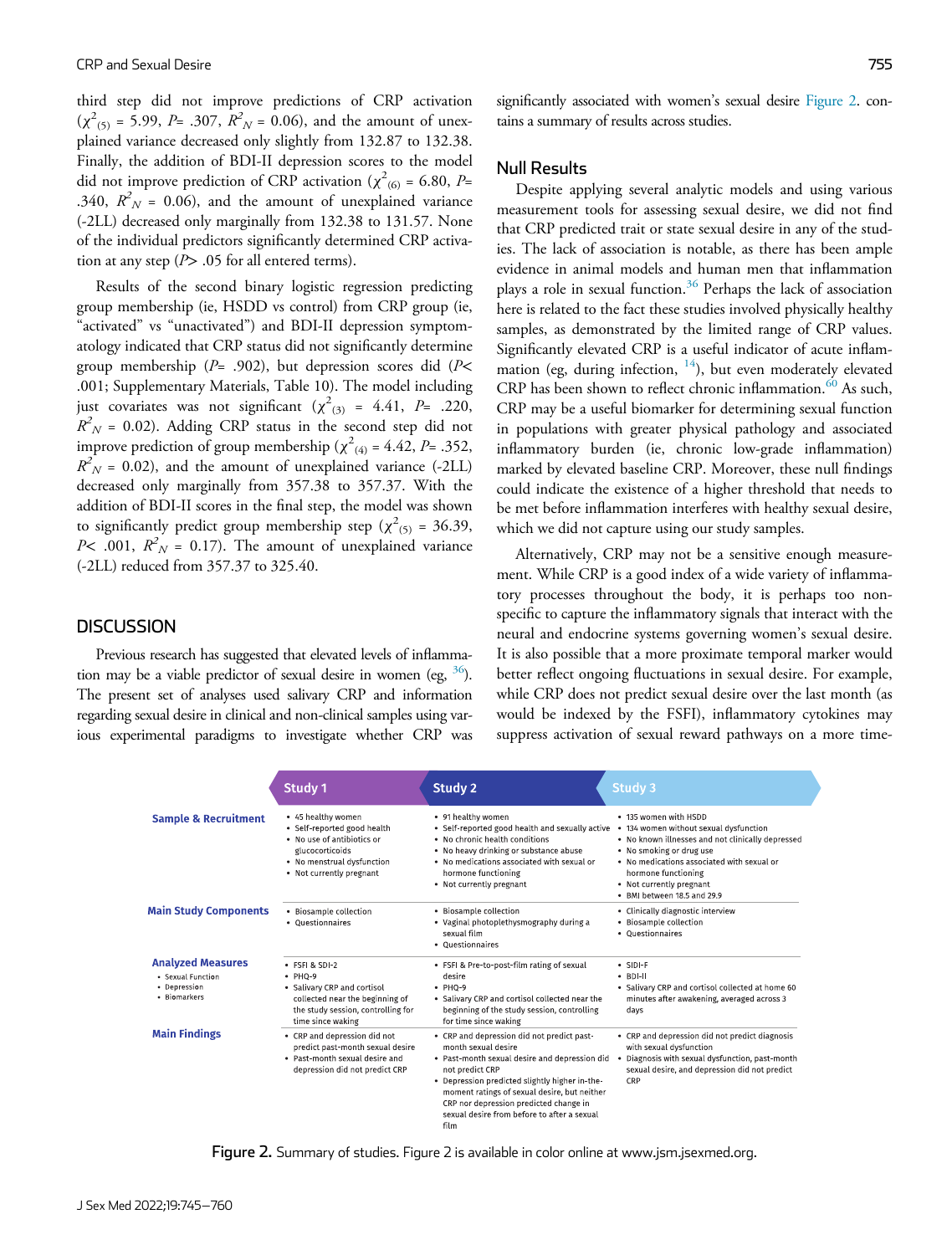limited basis. Moreover, future investigations should consider exploring whether a more sensitive biomarker of neuroinflammation predicts sexual desire in women.

## Clinical Vs Nonclinical Findings

Although we anticipated an observable and possibly amplified relationship between salivary CRP and sexual desire in our clinical sample (ie, women meeting diagnostic criteria for HSDD), our results did not reveal such an association. The levels of salivary CRP were relatively similar between the clinical and nonclinical samples and were not predictive of altered sexual desire regardless of whether they were measured continuously or categorically. These null findings may reflect the fact that our clinical sample was otherwise healthy in that women with diagnosed depression and inflammatory-mediated diagnoses were excluded from participation. Had we included women with conditions associated with elevated CRP in our sample, it is possible we would have seen more variability and impact on sexual desire. This not being the case, we may conclude that CRP itself has little, if any, direct impact on HSDD in otherwise healthy women. It is possible, however, that higher levels of CRP may contribute to clinically significant low sexual desire through sequelae of inflammatory-mediated health conditions.

#### Depression

While higher depression scores on the BDI-II were found to be an important predictor of sexual desire in the HSDD sample, depression scores (PHQ-9 and BDI-II) in the non-clinical samples did not predict sexual desire. Though none of our samples included overtly depressed participants, it is possible the depression symptoms that the HSDD participants endorsed mimicked the distress and behavioral patterns associated with HSDD (eg, decreased interest in/responsiveness to typically rewarding activities, low energy, etc.). Depression has been linked to altered immune function as a manifestation of sickness behaviors, particularly in regards to somatic and vegetative symptoms such as decreased appetitive response.<sup>[61](#page-15-3)</sup> Women tend to exhibit more sickness behaviors and greater detrimental psychological effects in response to increased inflammation than men, $31$  suggesting that the stronger links between depression and sexual dysfunc-tion observed in women<sup>[62,](#page-15-4)[63](#page-15-5)</sup> may be mediated by greater susceptibility to inflammation-related sickness behaviors. However, in our samples, we observed effects of depressive symptoms on sexual desire only at relatively higher levels, further supporting the possibility that our null results are driven by low levels of observed pathology. If so, this would suggest that the effects of both inflammation and depressive symptoms on women's sexual desire are non-linear, and instead follow a threshold model. In this case, it is likely not the *direct* effects of inflammation and/or depressive symptoms, but the *indirect* effects of either on broader pathological processes (such as allostatic load or interference with intimate relationships) that would impair women's sexual desire function.

#### Strengths and Limitations

Collectively, these studies have several strengths. First, the current studies used different analytical methods as well as different measures of depression and sexual desire. Because we used 2 different measurements of depression, there is an increased likelihood that the results reflect more general aspects of depression rather than specific symptoms. Similarly, the studies used 4 different measures of sexual desire spanning from in-the-moment to over the past month, with consideration of responsive desire (Study 2) and distress related to low desire (Study 3). The assessment of state and trait desire as well as the assessment of distress allows for our results to be more generally applicable to sexual desire as a construct.

Very few studies have examined the effects of inflammation on women's sexual functioning despite sexual problems being a prominent complaint among women with health conditions associated with inflammation.[21](#page-13-17)−<sup>24</sup> To the best of our knowledge, the current set of studies is the first to focus on sexual desire in a sample of healthy women. While inflammation, as marked by CRP, does not appear to significantly impact sexual desire across our 3 samples, evidence from studies in men with  $ED^{25}$  $ED^{25}$  $ED^{25}$ highlights an opportunity to investigate whether sexual arousal may similarly be modulated by inflammation in women. Future studies should aim to explore sexual arousal in women and its possible relationship to inflammatory markers.

Another limitation of this work is that our studies were retrospective and cross-sectional in design. All 3 studies employed standardized questionnaires to examine sexual desire over the previous month, with collection of saliva for quantification of CRP on the date of study. In-the-moment sexual desire was also assessed in Study 2. The former methodology allowed us to make conclusions about the ability of current salivary CRP levels to predict past sexual desire based on the assumption that CRP values are constant over time. We recognize that this assumption does not account for the fact that baseline CRP values can fluctuate depending on several factors, given its role as an acute phase protein.<sup>[14](#page-13-9)</sup> Ergo, relying on a single value of CRP to correlate with measures of sexual desire over the past month may not perfectly capture the relationship between desire and CRP. We also recognize that the FSFI and SDI-2 are retrospective questionnaires that rely on individual recall of events and can thus result in under- or over-estimation of the magnitude of sexual desire complaints. Collecting in-the-moment subjective sexual desire ratings in Study 2 circumvented the aforementioned limitations by enabling comparison of sexual desire and CRP values acquired at the same time, although we did not observe a significant correlation or predictive capacity between these 2 variables using our models. Moreover, evidence from studies examining men with erectile dysfunction shows inflammation modulates both current and long-term sexual functioning. $64$  A longitudinal study design may mitigate the effects of recall bias and enable a more holistic understanding of how inflammation impacts sexual functioning in women over time (eg, recording sexual desire using written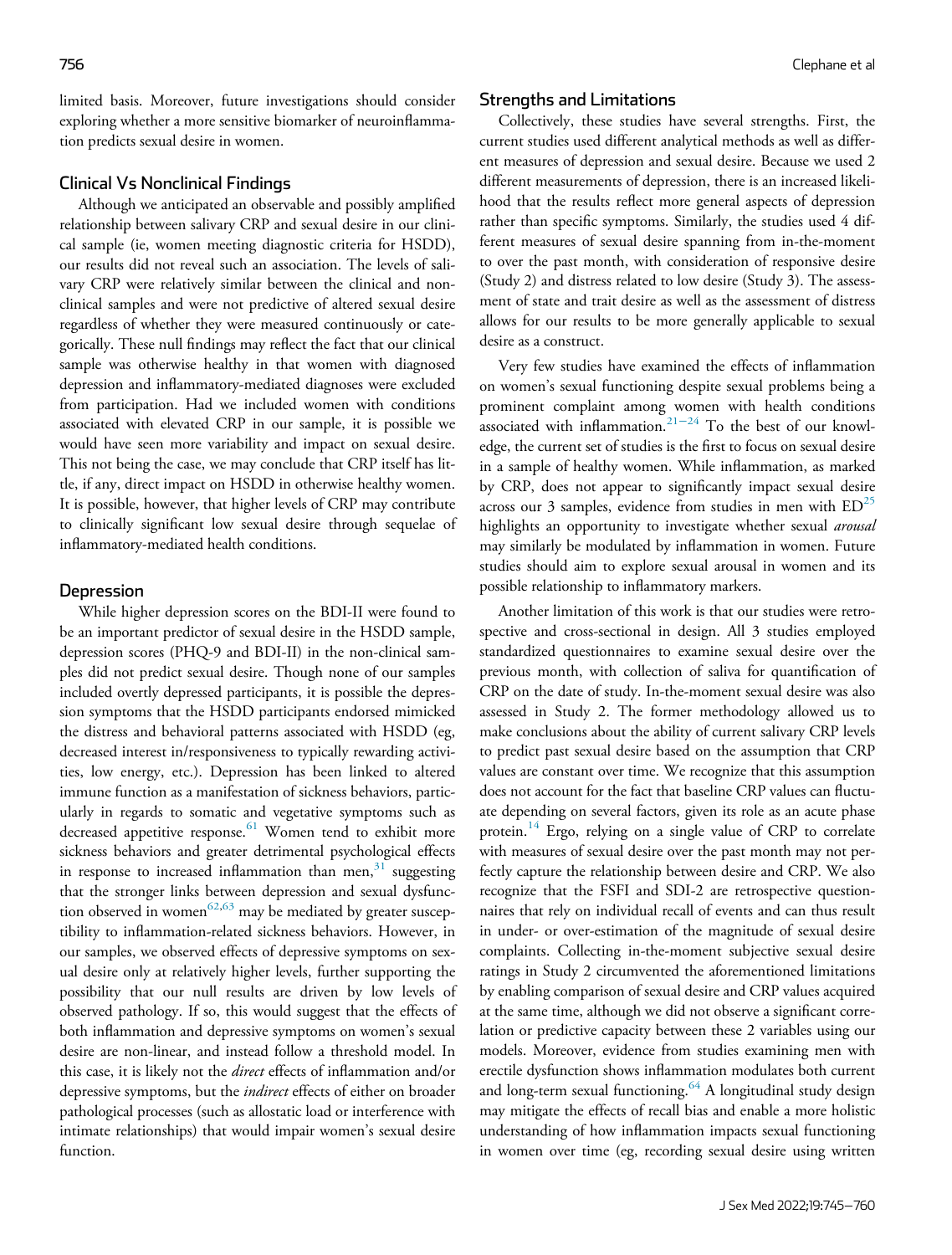journal entries and quantifying inflammation using multiple samples over the same time period). $65$ 

Additionally, we note that there are still gaps that need to be addressed before salivary CRP can be validated as a surrogate for serum  $CRP<sup>41,66</sup>$  $CRP<sup>41,66</sup>$  $CRP<sup>41,66</sup>$  $CRP<sup>41,66</sup>$  While a moderately positive correlation between salivary and serum CRP has been identified by systematic review, $41$  the empirical data are mixed, with some studies finding a moderately positive correlation between salivary and plasma CRP  $42,67-73$  $42,67-73$  $42,67-73$  and others not.<sup>[15](#page-13-10)[,74](#page-15-10)[,75](#page-15-11)</sup> When a correlation was identified in these studies, it was only at higher concentrations of salivary and serum CRP, with either weak or null correlations at lower concentrations.  $42,69,70,72$  $42,69,70,72$  $42,69,70,72$  $42,69,70,72$  These findings have implications for our sample of otherwise healthy women as the majority had very low or low salivary CRP levels. This implies that our sample would be expected to have low levels of serum CRP, thus impacting the sensitivity of our salivary CRP measurements. In turn, this may explain why we were unable to detect differences using the raw salivary CRP values or when converting to serum equivalents. That said, we can conclude that the actual circulating CRP levels in these samples were low, because although salivary measures have lower levels of sensitivity than blood measures, they can still reliably detect significant elevations of CRP.

#### Clinical Implications

As CRP is among the most commonly available clinical tests of inflammation, it holds great promise as an accessible way to index immune contributions to many chronic conditions, including potentially sexual dysfunction. However, our findings cast doubt on the clinical utility of CRP as a diagnostic or prognostic for women's sexual desire concerns. Specifically, across 3 studies, salivary CRP was not found to be a reliable metric for assessing aspects of inflammation that contribute to low sexual desire in physically healthy women. That said, although salivary CRP may not be a useful metric of women's sexual desire, this does not rule out the clinical utility of measuring other markers of inflammation. There are several avenues by which inflammation may play a role in sexual desire; further investigations are warranted.

# Conclusion & Summary of Recommendations for Future Directions

The link between inflammation and sexual functioning in men is well documented, such that several consensus documents now recommend assessment of erectile functioning in young healthy men as a means of estimating disease risk for inflammation-related conditions such as cardiovascular disease (eg,  $76-78$  $76-78$ ). As inflammation-related diseases are also among the top causes of disability and mortality in women, if there are similar links between inflammation and sexual dysfunction in young healthy women, measurement of women's sexual function could prove to be incredibly valuable not only within sexual medicine but in women's health more broadly. However, to date, there is extremely limited data on if and how inflammation may relate to women's sexual desire, and none examining these associations in pre-morbid, non-clinical samples. We analyzed data from 3 studies that spanned across multiple sites, samples of women, and measures of sexual desire, but we found no evidence for a robust association between CRP and women's sexual desire. Most immediately, these findings suggest that salivary CRP — a widely used biomarker of both chronic and acute inflammation — does not predict women's sexual desire and as such, would likely not be a useful biomarker of inflammatory contributions to women's sexual desire dysfunction. More broadly, taking our findings together with prior work suggesting lower sexual desire among women with inflammatory pathologies, we posit there is likely a non-linear relationship between inflammation and women's sexual functioning, such that a threshold must be crossed before inflammatory processes have a detectable effect.

As such, we see value in investigating this relationship further to understand the dimensions of this threshold, and the mechanisms by which inflammatory conditions exert an effect on women's sexual function. We recommend longitudinal study designs that also include measures of sexual arousal to examine the effects over time and across multiple aspects of sexual functioning. We also recommend quantifying CRP from serum alongside saliva, as well as measuring representative markers across inflammatory systems (such as cytokines and other acute phase proteins) to obtain multiple measures of systemic inflammation. Finally, we suggest broadening the inclusion criteria to avoid exclusion of depressed or otherwise unhealthy populations, thus enabling comparisons between different demographics.

Corresponding Author: Tierney K. Lorenz, PhD, University of Nebraska − Lincoln, Center for Brain, Biology and Behavior, Lincoln, NE, USA; E-mail: [tierney.lorenz@unl.edu](mailto:tierney.lorenz@unl.edu)

Conflict of Interest: The authors report no conflicts of interest.

Funding: This work was partially funded by a Canadian Institutes of Health Research Operating Grant awarded to authors Drs. Weinberg and Brotto; and partially from grants from the University of North Carolina at Charlotte and the University of Nebraska-Lincoln Department of Psychology, the Nebraska Tobacco Settlement Biomedical Research Development Fund, and the UNL Office of Research and Economic Development to Dr. Lorenz. The first and last authors were additionally supported by funds from the National Institute of General Medical Sciences of the National Institutes of Health [P20GM130461] and the Rural Drug Addiction Research Center at the University of Nebraska-Lincoln. The research in Dr. Weinberg's laboratory is funded by grants from NIH/NIAAA (R37 AA007789, R01 AA022460, U01 AA 026101). The content is solely the responsibility of the authors and does not necessarily represent the official views of the Canadian Institutes of Health Research, the National Institutes of Health, or the University of Nebraska.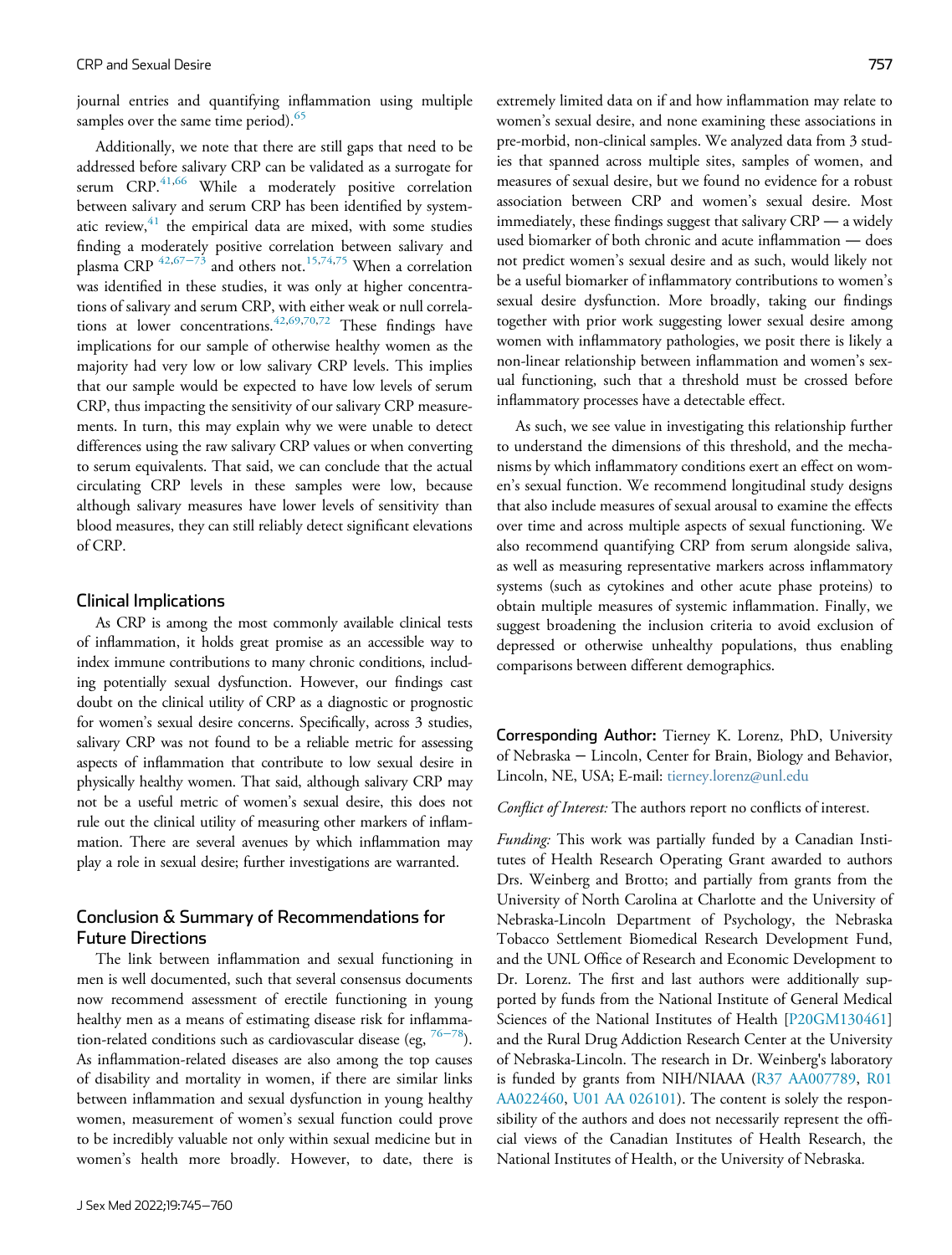# STATEMENT OF AUTHORSHIP

<span id="page-13-9"></span><span id="page-13-8"></span>Kirstin Clephane: Investigation, Data curation, Writing − original draft, Visualization; Julia I. O'Loughlin: Conceptualization, Investigation, Data curation, Writing − original draft, Writing − review & editing; Tamara S. Bodnar: Formal analysis, Investigation, Data curation, Writing − original draft, Visualization; M. Claire Wilson: Formal analysis, Investigation, Data curation, Writing − original draft, Writing − review & editing, Visualization, Project administration; Jordan TB Stariha: Writing − original draft, Writing − review & editing; Amber N. Craig: Investigation, Writing − original draft; Joanne Weinberg: Conceptualization, Methodology, Writing − review & editing, Funding acquisition; Lori A. Brotto: Conceptualization, Methodology, Resources, Writing − review & editing, Supervision, Project administration, Funding acquisition; Tierney K. Lorenz: Conceptualization, Methodology, Resources, Writing − review & editing, Supervision, Project administration, Funding acquisition.

# <span id="page-13-14"></span><span id="page-13-13"></span><span id="page-13-12"></span><span id="page-13-10"></span><span id="page-13-0"></span>**REFERENCES**

- 1. [Peirce JM, Alvi](http://refhub.elsevier.com/S1743-6095(22)00583-5/sbref0001)ñ[a K. The role of inflammation and the gut](http://refhub.elsevier.com/S1743-6095(22)00583-5/sbref0001) [microbiome in depression and anxiety.](http://refhub.elsevier.com/S1743-6095(22)00583-5/sbref0001) J Neurosci Res [2019;97:1223](http://refhub.elsevier.com/S1743-6095(22)00583-5/sbref0001)–1241.
- <span id="page-13-15"></span><span id="page-13-1"></span>2. [Kaya-Sezginer E, Gur S. The inflammation network in the](http://refhub.elsevier.com/S1743-6095(22)00583-5/sbref0002) [pathogenesis of erectile dysfunction: attractive potential ther](http://refhub.elsevier.com/S1743-6095(22)00583-5/sbref0002)apeutic targets. [Curr Pharm Des 2020;26:3955](http://refhub.elsevier.com/S1743-6095(22)00583-5/sbref0002)–3972.
- <span id="page-13-16"></span><span id="page-13-2"></span>3. [Yao F, Huang Y, Zhang Y, et al. Subclinical endothelial dys](http://refhub.elsevier.com/S1743-6095(22)00583-5/sbref0003)[function and low-grade inflammation play roles in the devel](http://refhub.elsevier.com/S1743-6095(22)00583-5/sbref0003)[opment of erectile dysfunction in young men with low risk of](http://refhub.elsevier.com/S1743-6095(22)00583-5/sbref0003) coronary heart disease. [Int J Androl 2012;35:653](http://refhub.elsevier.com/S1743-6095(22)00583-5/sbref0003)–659.
- <span id="page-13-17"></span><span id="page-13-3"></span>4. [Gandaglia G, Briganti A, Jackson G, et al. A systematic review](http://refhub.elsevier.com/S1743-6095(22)00583-5/sbref0004) [of the association between erectile dysfunction and cardiovas](http://refhub.elsevier.com/S1743-6095(22)00583-5/sbref0004)cular disease. [Eur Urol 2014;65:968](http://refhub.elsevier.com/S1743-6095(22)00583-5/sbref0004)–978.
- <span id="page-13-18"></span><span id="page-13-4"></span>5. [Nehra A, Jackson G, Miner M, et al. The Princeton III consen](http://refhub.elsevier.com/S1743-6095(22)00583-5/sbref0005)[sus recommendations for the management of erectile dys](http://refhub.elsevier.com/S1743-6095(22)00583-5/sbref0005)[function and cardiovascular disease.](http://refhub.elsevier.com/S1743-6095(22)00583-5/sbref0005) Mayo Clin Proc [2012;87:766](http://refhub.elsevier.com/S1743-6095(22)00583-5/sbref0005)–778.
- <span id="page-13-5"></span>6. [Danese A, Baldwin JR. Hidden wounds? Inflammatory links](http://refhub.elsevier.com/S1743-6095(22)00583-5/sbref0006) [between childhood trauma and psychopathology.](http://refhub.elsevier.com/S1743-6095(22)00583-5/sbref0006) Annu Rev [Psychol 2017;68:517](http://refhub.elsevier.com/S1743-6095(22)00583-5/sbref0006)–544.
- <span id="page-13-6"></span>7. [Kuhlman KR, Chiang JJ, Horn S, et al. Developmental psycho](http://refhub.elsevier.com/S1743-6095(22)00583-5/sbref0007)[neuroendocrine and psychoneuroimmune pathways from](http://refhub.elsevier.com/S1743-6095(22)00583-5/sbref0007) [childhood adversity to disease.](http://refhub.elsevier.com/S1743-6095(22)00583-5/sbref0007) Neurosci Biobehav Rev [2017;80:166](http://refhub.elsevier.com/S1743-6095(22)00583-5/sbref0007)–184.
- <span id="page-13-19"></span><span id="page-13-7"></span>8. [Mihai S, Codrici E, Popescu I, et al. Inflammation-related](http://refhub.elsevier.com/S1743-6095(22)00583-5/sbref0008) [mechanisms in chronic kidney disease prediction, progression,](http://refhub.elsevier.com/S1743-6095(22)00583-5/sbref0008) and outcome. [J Immunol Res 2018;2018:2180373.](http://refhub.elsevier.com/S1743-6095(22)00583-5/sbref0008)
- <span id="page-13-20"></span>9. [Minihane AM, Vinoy S, Russell WR, et al. Low-grade inflam](http://refhub.elsevier.com/S1743-6095(22)00583-5/sbref0009)[mation, diet composition and health: current research evi](http://refhub.elsevier.com/S1743-6095(22)00583-5/sbref0009)[dence and its translation.](http://refhub.elsevier.com/S1743-6095(22)00583-5/sbref0009) Br J Nutr 2015;114:999–1012.
- <span id="page-13-21"></span><span id="page-13-11"></span>10. Osman R, L'[Allier PL, Elgharib N, et al. Critical appraisal](http://refhub.elsevier.com/S1743-6095(22)00583-5/sbref0010) [of C-reactive protein throughout the spectrum of cardio](http://refhub.elsevier.com/S1743-6095(22)00583-5/sbref0010)vascular disease. [Vasc Health Risk Manag 2006;2:221](http://refhub.elsevier.com/S1743-6095(22)00583-5/sbref0010)– [237.](http://refhub.elsevier.com/S1743-6095(22)00583-5/sbref0010)
- 11. [Speer K, Upton D, Semple S, et al. Systemic low-grade inflam](http://refhub.elsevier.com/S1743-6095(22)00583-5/sbref0011)[mation in post-traumatic stress disorder: a systematic review.](http://refhub.elsevier.com/S1743-6095(22)00583-5/sbref0011) [J Inflamm Res 2018;11:111](http://refhub.elsevier.com/S1743-6095(22)00583-5/sbref0011)–121.
- 12. [Valkanova V, Ebmeier KP, Allan CL. CRP, IL-6 and depression:](http://refhub.elsevier.com/S1743-6095(22)00583-5/sbref0012) [a systematic review and meta-analysis of longitudinal studies.](http://refhub.elsevier.com/S1743-6095(22)00583-5/sbref0012) [J Affect Disord 2013;150:736](http://refhub.elsevier.com/S1743-6095(22)00583-5/sbref0012)–744.
- 13. [Majd M, Saunders EFH, Engeland CG. Inflammation and the](http://refhub.elsevier.com/S1743-6095(22)00583-5/sbref0013) [dimensions of depression: a review.](http://refhub.elsevier.com/S1743-6095(22)00583-5/sbref0013) Front Neuroendocrinol [2020;56:100800.](http://refhub.elsevier.com/S1743-6095(22)00583-5/sbref0013)
- 14. [Sproston NR, Ashworth JJ. Role of C-reactive protein at sites](http://refhub.elsevier.com/S1743-6095(22)00583-5/sbref0014) [of inflammation and infection.](http://refhub.elsevier.com/S1743-6095(22)00583-5/sbref0014) Front. Immunol. 2018;9.
- 15. [Gustafsson A, Ajeti V, Ljunggren L. Detection of suPAR in the](http://refhub.elsevier.com/S1743-6095(22)00583-5/sbref0015) [Saliva of healthy young adults: comparison with plasma levels.](http://refhub.elsevier.com/S1743-6095(22)00583-5/sbref0015) [Biomark Insights 2011;6:119](http://refhub.elsevier.com/S1743-6095(22)00583-5/sbref0015)–125.
- 16. [Haffner SM. The metabolic syndrome: inflammation, diabetes](http://refhub.elsevier.com/S1743-6095(22)00583-5/sbref0016) [mellitus, and cardiovascular disease.](http://refhub.elsevier.com/S1743-6095(22)00583-5/sbref0016) Am J Cardiol [2006;97:3](http://refhub.elsevier.com/S1743-6095(22)00583-5/sbref0016)–11.
- 17. [Lee J, Yoon K, Ryu S, et al. High-normal levels of hs-CRP pre](http://refhub.elsevier.com/S1743-6095(22)00583-5/sbref0017)[dict the development of non-alcoholic fatty liver in healthy](http://refhub.elsevier.com/S1743-6095(22)00583-5/sbref0017) men. [PLoS One 2017;12:e0172666.](http://refhub.elsevier.com/S1743-6095(22)00583-5/sbref0017)
- 18. [Mills PJ, Natarajan L, von K](http://refhub.elsevier.com/S1743-6095(22)00583-5/sbref0018)änel R, et al. Diurnal variability of [C-reactive protein in obstructive sleep apnea.](http://refhub.elsevier.com/S1743-6095(22)00583-5/sbref0018) Sleep Breath [2009;13:415](http://refhub.elsevier.com/S1743-6095(22)00583-5/sbref0018)–420.
- 19. [Dong T, Santos S, Yang Z, et al. Sputum and salivary protein](http://refhub.elsevier.com/S1743-6095(22)00583-5/sbref0019) [biomarkers and point-of-care biosensors for the management](http://refhub.elsevier.com/S1743-6095(22)00583-5/sbref0019) of COPD. [Analyst 2020;145:1583](http://refhub.elsevier.com/S1743-6095(22)00583-5/sbref0019)–1604.
- 20. [Cullen AE, Tappin BM, Zunszain PA, et al. The relationship](http://refhub.elsevier.com/S1743-6095(22)00583-5/sbref0020) [between salivary C-reactive protein and cognitive function in](http://refhub.elsevier.com/S1743-6095(22)00583-5/sbref0020) [children aged 11-14years: does psychopathology have a moder](http://refhub.elsevier.com/S1743-6095(22)00583-5/sbref0020)ating effect? [Brain Behav Immun 2017;66:221](http://refhub.elsevier.com/S1743-6095(22)00583-5/sbref0020)–229.
- 21. [Levin RJ, Both S, Georgiasdis J, et al. The physiology of](http://refhub.elsevier.com/S1743-6095(22)00583-5/sbref0021) [female sexual function and the pathophysiology of female sex](http://refhub.elsevier.com/S1743-6095(22)00583-5/sbref0021)[ual dysfunction \(Committee 13A\).](http://refhub.elsevier.com/S1743-6095(22)00583-5/sbref0021) J Sex Med 2016;13:733– [759.](http://refhub.elsevier.com/S1743-6095(22)00583-5/sbref0021)
- 22. [Maiorino MI, Bellastella G, Giugliano D, et al. From inflamma](http://refhub.elsevier.com/S1743-6095(22)00583-5/sbref0022)[tion to sexual dysfunctions: a journey through diabetes, obe](http://refhub.elsevier.com/S1743-6095(22)00583-5/sbref0022)[sity, and metabolic syndrome.](http://refhub.elsevier.com/S1743-6095(22)00583-5/sbref0022) J Endocrinol Invest [2018;41:1249](http://refhub.elsevier.com/S1743-6095(22)00583-5/sbref0022)–1258.
- 23. Yazdanpanahi, Z., Beygi, Z., Akbarzadeh, M. et al. To investigate the relationship between stress, anxiety and depression with sexual function and its domains in women of reproductive age. 9 (2016).
- 24. [Zhao S, Wang J, Liu Y, et al. Inflammatory bowel diseases](http://refhub.elsevier.com/S1743-6095(22)00583-5/sbref0024) [were associated with risk of sexual dysfunction in both sexes:](http://refhub.elsevier.com/S1743-6095(22)00583-5/sbref0024) a meta-analysis. [Inflamm Bowel Dis 2019;25:699](http://refhub.elsevier.com/S1743-6095(22)00583-5/sbref0024)–707.
- 25. [Esposito K, Giugliano F, Martedi E, et al. High proportions of](http://refhub.elsevier.com/S1743-6095(22)00583-5/sbref0025) [erectile dysfunction in men with the metabolic syndrome.](http://refhub.elsevier.com/S1743-6095(22)00583-5/sbref0025) Dia[betes Care 2005;28:1201](http://refhub.elsevier.com/S1743-6095(22)00583-5/sbref0025)–1203.
- 26. [Esposito K, Ciotola M, Giugliano F, et al. Mediterranean diet](http://refhub.elsevier.com/S1743-6095(22)00583-5/sbref0026) [improves sexual function in women with the metabolic syn](http://refhub.elsevier.com/S1743-6095(22)00583-5/sbref0026)drome. [Int J Impot Res 2007;19:486](http://refhub.elsevier.com/S1743-6095(22)00583-5/sbref0026)–491.
- 27. [Pontiroli AE, Cortelazzi D, Morabito A. Female sexual dysfunc](http://refhub.elsevier.com/S1743-6095(22)00583-5/sbref0027)[tion and diabetes: a systematic review and meta-analysis.](http://refhub.elsevier.com/S1743-6095(22)00583-5/sbref0027) J [Sexual Med 2013;10:1044](http://refhub.elsevier.com/S1743-6095(22)00583-5/sbref0027)–1051.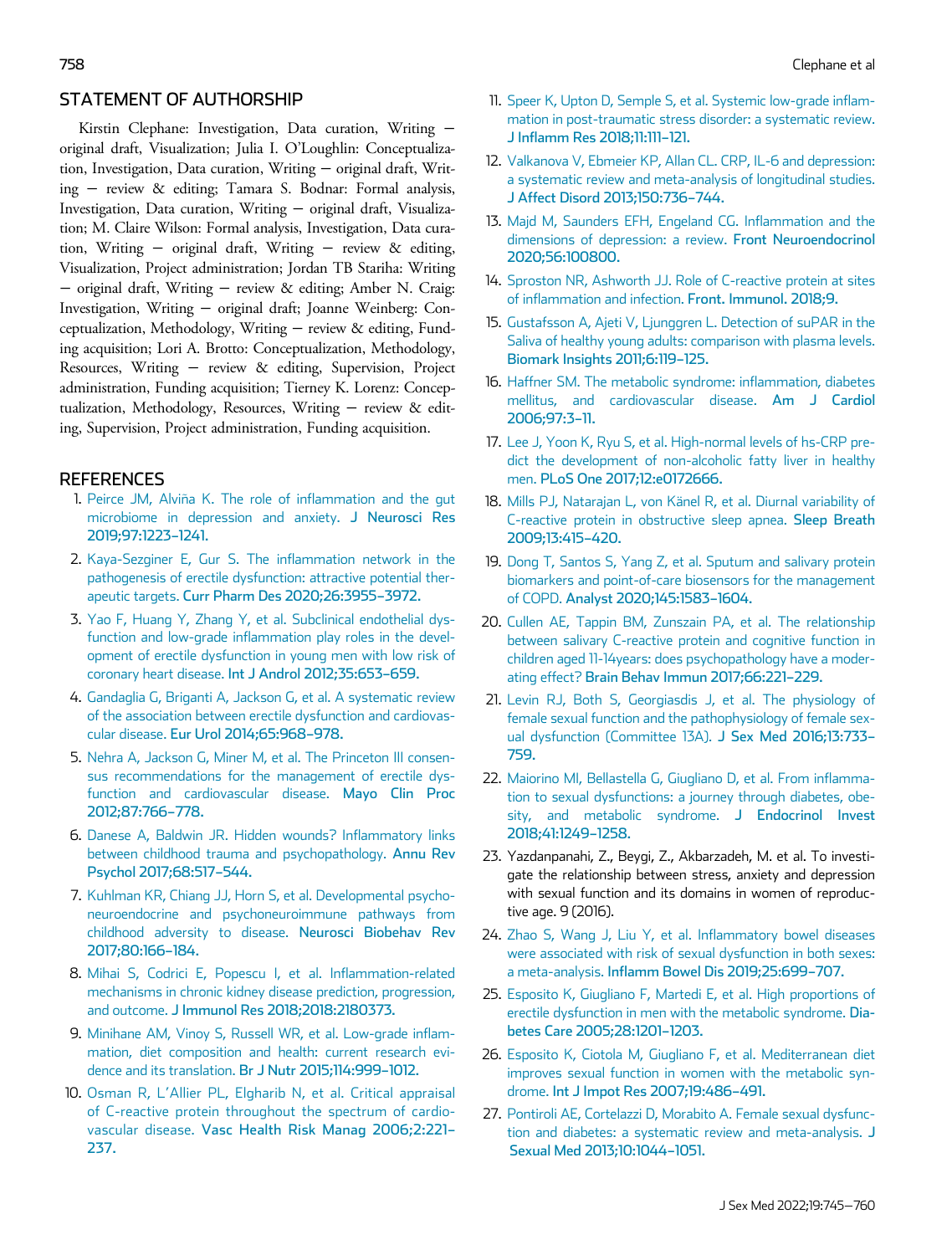- <span id="page-14-0"></span>28. [Esposito K, Ciotola M, Marfella R, et al. The metabolic syn](http://refhub.elsevier.com/S1743-6095(22)00583-5/sbref0028)[drome: a cause of sexual dysfunction in women.](http://refhub.elsevier.com/S1743-6095(22)00583-5/sbref0028) Int J Impot [Res 2005;17:224](http://refhub.elsevier.com/S1743-6095(22)00583-5/sbref0028)–226.
- <span id="page-14-12"></span><span id="page-14-1"></span>29. [Baumeister D, Akhtar R, Ciufolini S, et al. Childhood trauma](http://refhub.elsevier.com/S1743-6095(22)00583-5/sbref0029) [and adulthood inflammation: a meta-analysis of peripheral C](http://refhub.elsevier.com/S1743-6095(22)00583-5/sbref0029)[reactive protein, interleukin-6 and tumour necrosis factor-](http://refhub.elsevier.com/S1743-6095(22)00583-5/sbref0029) $\alpha$ [.](http://refhub.elsevier.com/S1743-6095(22)00583-5/sbref0029) [Mol Psychiatr 2016;21:642](http://refhub.elsevier.com/S1743-6095(22)00583-5/sbref0029)–649.
- <span id="page-14-14"></span><span id="page-14-13"></span>30. [Hostinar CE, Nusslock R, Miller GE. Future directions in](http://refhub.elsevier.com/S1743-6095(22)00583-5/sbref0030) [the study of early-life stress and physical and](http://refhub.elsevier.com/S1743-6095(22)00583-5/sbref0030) [emotional health: implications of the neuroimmune net](http://refhub.elsevier.com/S1743-6095(22)00583-5/sbref0030)work hypothesis. [J Clin Child Adolescent Psychol](http://refhub.elsevier.com/S1743-6095(22)00583-5/sbref0030) [2018;47:142](http://refhub.elsevier.com/S1743-6095(22)00583-5/sbref0030)–156.
- <span id="page-14-15"></span><span id="page-14-2"></span>31. [Lasselin J, Lekander M, Axelsson J, et al. Sex differences in](http://refhub.elsevier.com/S1743-6095(22)00583-5/sbref0031) [how inflammation affects behavior: what we can learn from](http://refhub.elsevier.com/S1743-6095(22)00583-5/sbref0031) [experimental inflammatory models in humans.](http://refhub.elsevier.com/S1743-6095(22)00583-5/sbref0031) Front Neuro[endocrinol 2018;50:91](http://refhub.elsevier.com/S1743-6095(22)00583-5/sbref0031)–106.
- <span id="page-14-3"></span>32. [Capuron L, Pagnoni G, Drake D, et al. Dopaminergic mech](http://refhub.elsevier.com/S1743-6095(22)00583-5/sbref0032)[anisms of reduced basal ganglia responses to hedonic](http://refhub.elsevier.com/S1743-6095(22)00583-5/sbref0032) [reward during interferon alfa administration.](http://refhub.elsevier.com/S1743-6095(22)00583-5/sbref0032) Arch Gen [Psychiatry 2012;69:1044](http://refhub.elsevier.com/S1743-6095(22)00583-5/sbref0032)–1053.
- 33. Dantzer R, O'[Connor JC, Freund GG, et al. From inflammation](http://refhub.elsevier.com/S1743-6095(22)00583-5/sbref0033) [to sickness and depression: when the immune system subju](http://refhub.elsevier.com/S1743-6095(22)00583-5/sbref0033)gates the brain. [Nat Rev Neurosci 2008;9:46](http://refhub.elsevier.com/S1743-6095(22)00583-5/sbref0033)–56.
- 34. [Harrison NA, Voon V, Cercignani M, et al. A neurocomputa](http://refhub.elsevier.com/S1743-6095(22)00583-5/sbref0034)[tional account of how inflammation enhances sensitivity to](http://refhub.elsevier.com/S1743-6095(22)00583-5/sbref0034) [punishments versus rewards.](http://refhub.elsevier.com/S1743-6095(22)00583-5/sbref0034) Biol Psychiatry 2016;80: 73–[81.](http://refhub.elsevier.com/S1743-6095(22)00583-5/sbref0034)
- <span id="page-14-16"></span><span id="page-14-4"></span>35. [Kingsberg SA, Clayton AH, Pfaus JG. The female sexual](http://refhub.elsevier.com/S1743-6095(22)00583-5/sbref0035) [response: current models, neurobiological underpinnings and](http://refhub.elsevier.com/S1743-6095(22)00583-5/sbref0035) [agents currently approved or under investigation for the treat](http://refhub.elsevier.com/S1743-6095(22)00583-5/sbref0035)[ment of hypoactive sexual desire disorder.](http://refhub.elsevier.com/S1743-6095(22)00583-5/sbref0035) CNS Drugs [2015;29:915](http://refhub.elsevier.com/S1743-6095(22)00583-5/sbref0035)–933.
- <span id="page-14-17"></span><span id="page-14-5"></span>36. [Lorenz TK. Interactions between inflammation and female](http://refhub.elsevier.com/S1743-6095(22)00583-5/sbref0036) [sexual desire and arousal function.](http://refhub.elsevier.com/S1743-6095(22)00583-5/sbref0036) Curr Sex Health Rep [2019;11:287](http://refhub.elsevier.com/S1743-6095(22)00583-5/sbref0036)–299.
- <span id="page-14-18"></span><span id="page-14-6"></span>37. [Calmasini FB, Klee N, Webb RC, et al. Impact of immune sys](http://refhub.elsevier.com/S1743-6095(22)00583-5/sbref0037)[tem activation and vascular impairment on male and female](http://refhub.elsevier.com/S1743-6095(22)00583-5/sbref0037) sexual dysfunction. [Sex Med Rev 2019;7:604](http://refhub.elsevier.com/S1743-6095(22)00583-5/sbref0037)–613.
- <span id="page-14-19"></span><span id="page-14-7"></span>38. [American Psychiatric Association. Diagnostic and statistical](http://refhub.elsevier.com/S1743-6095(22)00583-5/sbref0038) [manual of mental disorders: DSM-IV-TR. American Psychiat](http://refhub.elsevier.com/S1743-6095(22)00583-5/sbref0038)[ric Association; 2000.](http://refhub.elsevier.com/S1743-6095(22)00583-5/sbref0038)
- <span id="page-14-20"></span><span id="page-14-8"></span>39. [Lorenz TK. Autonomic, endocrine, and psychological stress](http://refhub.elsevier.com/S1743-6095(22)00583-5/sbref0039) [responses to different forms of blood draw.](http://refhub.elsevier.com/S1743-6095(22)00583-5/sbref0039) PLoS One [2021;16:e0257110.](http://refhub.elsevier.com/S1743-6095(22)00583-5/sbref0039)
- <span id="page-14-21"></span><span id="page-14-9"></span>40. [Desai GS, Mathews ST. Saliva as a non-invasive diagnostic](http://refhub.elsevier.com/S1743-6095(22)00583-5/sbref0040) [tool for inflammation and insulin-resistance.](http://refhub.elsevier.com/S1743-6095(22)00583-5/sbref0040) World J Diabe[tes 2014;5:730](http://refhub.elsevier.com/S1743-6095(22)00583-5/sbref0040)–738.
- <span id="page-14-22"></span><span id="page-14-10"></span>41. [Pay JB, Shaw AM. Towards salivary C-reactive protein as a](http://refhub.elsevier.com/S1743-6095(22)00583-5/sbref0041) [viable biomarker of systemic inflammation.](http://refhub.elsevier.com/S1743-6095(22)00583-5/sbref0041) Clin Biochem [2019;68:1](http://refhub.elsevier.com/S1743-6095(22)00583-5/sbref0041)–8.
- <span id="page-14-23"></span><span id="page-14-11"></span>42. Byrne ML, O'[Brien-Simpson NM, Reynolds EC, et al. Acute](http://refhub.elsevier.com/S1743-6095(22)00583-5/sbref0042) [phase protein and cytokine levels in serum and saliva: a com](http://refhub.elsevier.com/S1743-6095(22)00583-5/sbref0042)[parison of detectable levels and correlations in a depressed](http://refhub.elsevier.com/S1743-6095(22)00583-5/sbref0042)

[and healthy adolescent sample.](http://refhub.elsevier.com/S1743-6095(22)00583-5/sbref0042) Brain Behav Immun [2013;34:164](http://refhub.elsevier.com/S1743-6095(22)00583-5/sbref0042)–175.

- 43. [Spitzer RL, Kroenke K, Williams JB, et al. Validation and utility](http://refhub.elsevier.com/S1743-6095(22)00583-5/sbref0043) [of a self-report version of PRIME-MD: the PHQ primary care](http://refhub.elsevier.com/S1743-6095(22)00583-5/sbref0043) study. [JAMA 1999;282:1737](http://refhub.elsevier.com/S1743-6095(22)00583-5/sbref0043)–1744.
- 44. [Rosen R, Brown C, Heiman J, et al. The Female Sexual Func](http://refhub.elsevier.com/S1743-6095(22)00583-5/sbref0044)[tion Index \(FSFI\): A multidimensional self-report instrument](http://refhub.elsevier.com/S1743-6095(22)00583-5/sbref0044) [for the assessment of female sexual function.](http://refhub.elsevier.com/S1743-6095(22)00583-5/sbref0044) J Sex Marital [Ther 2000;26:191](http://refhub.elsevier.com/S1743-6095(22)00583-5/sbref0044)–208.
- 45. [Spector IP, Carey MP, Steinberg L. The Sexual Desire Inven](http://refhub.elsevier.com/S1743-6095(22)00583-5/sbref0045)[tory: Development, factor structure, and evidence of reliability.](http://refhub.elsevier.com/S1743-6095(22)00583-5/sbref0045) [J Sex Marital Ther 1996;22:175](http://refhub.elsevier.com/S1743-6095(22)00583-5/sbref0045)–190.
- 46. [Madssen E, Skaug E-A, Wisløff U, et al. Inflammation is](http://refhub.elsevier.com/S1743-6095(22)00583-5/sbref0046) [strongly associated with cardiorespiratory fitness, sex, BMI,](http://refhub.elsevier.com/S1743-6095(22)00583-5/sbref0046) [and the metabolic syndrome in a self-reported healthy popula](http://refhub.elsevier.com/S1743-6095(22)00583-5/sbref0046)[tion: HUNT3 fitness study. Mayo Clinic Proceedings. Elsevier;](http://refhub.elsevier.com/S1743-6095(22)00583-5/sbref0046) [2019. p. 803](http://refhub.elsevier.com/S1743-6095(22)00583-5/sbref0046)–810.
- 47. [Rea IM, Gibson DS, McGilligan V, et al. Age and age-related](http://refhub.elsevier.com/S1743-6095(22)00583-5/sbref0047) [diseases: Role of inflammation triggers and cytokines.](http://refhub.elsevier.com/S1743-6095(22)00583-5/sbref0047) Front [Immunol 2018;9:586. \(PUBMED, 2018\).](http://refhub.elsevier.com/S1743-6095(22)00583-5/sbref0047)
- 48. [Roubenoff R, Harris TB, Abad LW, et al. Monocyte cytokine](http://refhub.elsevier.com/S1743-6095(22)00583-5/sbref0048) [production in an elderly population: effect of age and inflam](http://refhub.elsevier.com/S1743-6095(22)00583-5/sbref0048)mation. [J Gerontol Series A Biol Sci Med Sci 1998;53:M20](http://refhub.elsevier.com/S1743-6095(22)00583-5/sbref0048)– [M26.](http://refhub.elsevier.com/S1743-6095(22)00583-5/sbref0048)
- 49. [Rowland DL, McNabney SM, Mann AR. Sexual function, obe](http://refhub.elsevier.com/S1743-6095(22)00583-5/sbref0049)[sity, and weight loss in men and women.](http://refhub.elsevier.com/S1743-6095(22)00583-5/sbref0049) Sex Med Rev [2017;5:323](http://refhub.elsevier.com/S1743-6095(22)00583-5/sbref0049)–338.
- 50. [Ridker PM, Rifai N, Cook NR, et al. Non](http://refhub.elsevier.com/S1743-6095(22)00583-5/sbref0050)−HDL cholesterol, [apolipoproteins A-I and B100, standard lipid measures, lipid](http://refhub.elsevier.com/S1743-6095(22)00583-5/sbref0050) [ratios, and CRP as risk factors for cardiovascular disease in](http://refhub.elsevier.com/S1743-6095(22)00583-5/sbref0050) women. [JAMA 2005;294:326](http://refhub.elsevier.com/S1743-6095(22)00583-5/sbref0050)–333.
- 51. [Faul F, Erdfelder E, Lang A-G, et al. G\\*Power 3: A flexible sta](http://refhub.elsevier.com/S1743-6095(22)00583-5/sbref0051)[tistical power analysis program for the social, behavioral, and](http://refhub.elsevier.com/S1743-6095(22)00583-5/sbref0051) biomedical sciences. [Behav Res Methods 2007;39:175](http://refhub.elsevier.com/S1743-6095(22)00583-5/sbref0051)–191.
- 52. [Heard-Davison A, Heiman JR, Kuffel S. Genital and subjective](http://refhub.elsevier.com/S1743-6095(22)00583-5/sbref0052) [measurement of the time course effects of an acute dose of](http://refhub.elsevier.com/S1743-6095(22)00583-5/sbref0052) [testosterone vs. placebo in postmenopausal women.](http://refhub.elsevier.com/S1743-6095(22)00583-5/sbref0052) J Sexual [Med 2007;4:209](http://refhub.elsevier.com/S1743-6095(22)00583-5/sbref0052)–217.
- 53. [Heiman JR, Rowland DL. Effects of instructions on affective](http://refhub.elsevier.com/S1743-6095(22)00583-5/sbref0053) [and physiological response in sexually-dysfunctional and nor](http://refhub.elsevier.com/S1743-6095(22)00583-5/sbref0053)mal men. [J. Psychosom. Res 1983;27:105](http://refhub.elsevier.com/S1743-6095(22)00583-5/sbref0053)–116.
- 54. [Brotto LA. The DSM diagnostic criteria for hypoactive sexual](http://refhub.elsevier.com/S1743-6095(22)00583-5/sbref0054) desire disorder in women. [Arch Sex Behav 2010;39:221](http://refhub.elsevier.com/S1743-6095(22)00583-5/sbref0054)–239.
- 55. [Clow A, Thorn L, Evans P, et al. The awakening cortisol](http://refhub.elsevier.com/S1743-6095(22)00583-5/sbref0055) [response: methodological issues and significance.](http://refhub.elsevier.com/S1743-6095(22)00583-5/sbref0055) Stress [2004;7:29](http://refhub.elsevier.com/S1743-6095(22)00583-5/sbref0055)–37.
- 56. [Clayton AH, Goldfischer ER, Goldstein I, et al. Validation of the](http://refhub.elsevier.com/S1743-6095(22)00583-5/sbref0056) [Decreased Sexual Desire Screener \(DSDS\): a brief diagnostic](http://refhub.elsevier.com/S1743-6095(22)00583-5/sbref0056) [instrument for generalized acquired female Hypoactive Sexual](http://refhub.elsevier.com/S1743-6095(22)00583-5/sbref0056) [Desire Disorder \(HSDD\).](http://refhub.elsevier.com/S1743-6095(22)00583-5/sbref0056) J Sex Med 2009;6:730–738.
- 57. [Clayton AH, Segraves RT, Leiblum S, et al. Reliability and](http://refhub.elsevier.com/S1743-6095(22)00583-5/sbref0057) [validity of the Sexual Interest and Desire Inventory](http://refhub.elsevier.com/S1743-6095(22)00583-5/sbref0057)−Female [\(SIDI-F\), a scale designed to measure severity of female](http://refhub.elsevier.com/S1743-6095(22)00583-5/sbref0057)